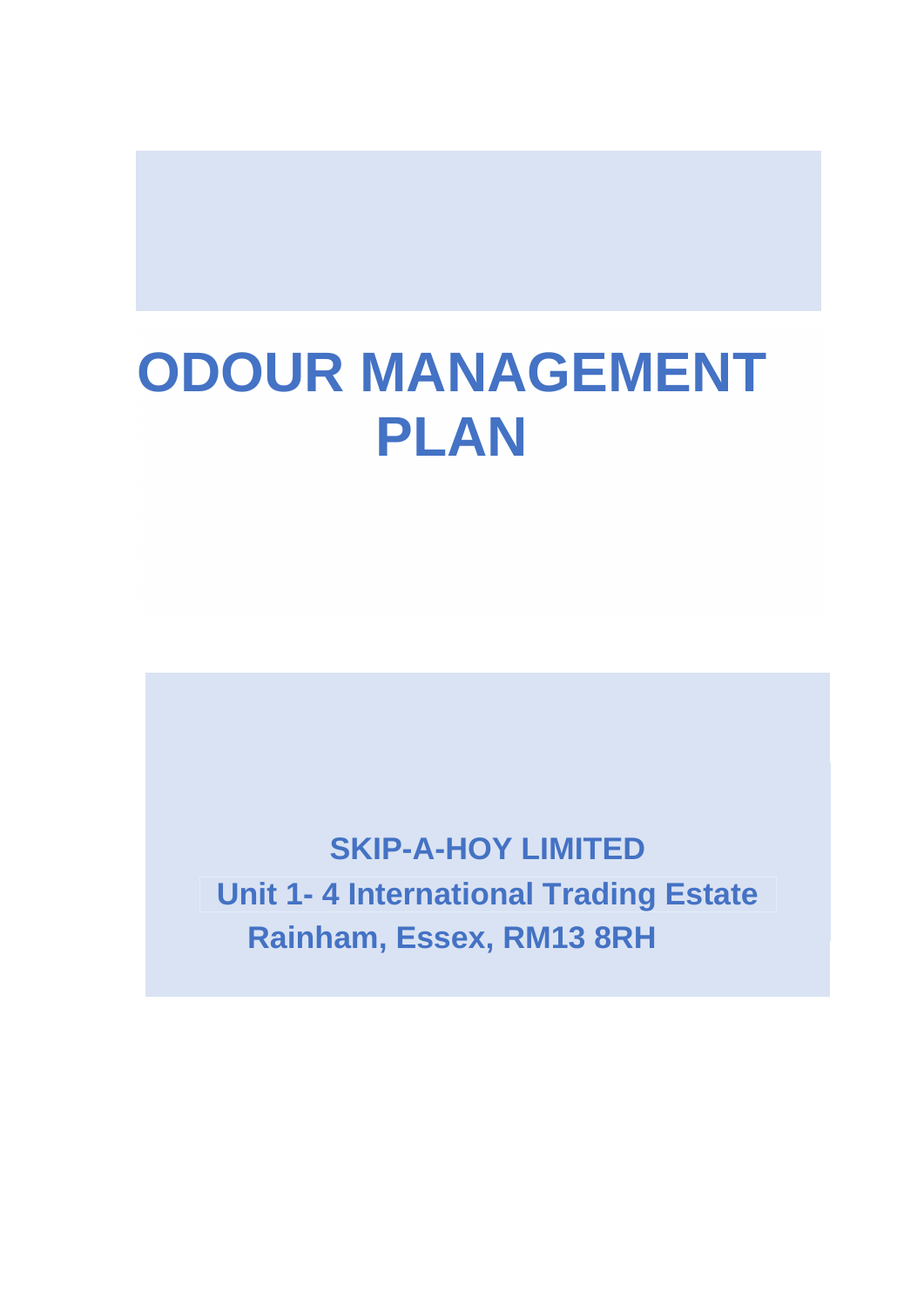# **Document History**

| <b>Version</b> | <b>Issue date</b> | <b>Author</b> | <b>Checked</b> | <b>Description</b>        |
|----------------|-------------------|---------------|----------------|---------------------------|
| 1.0            | Sept 2021         | E Campbell    |                | <b>Permit Application</b> |
|                |                   |               |                |                           |
|                |                   |               |                |                           |
|                |                   |               |                |                           |
|                |                   |               |                |                           |
|                |                   |               |                |                           |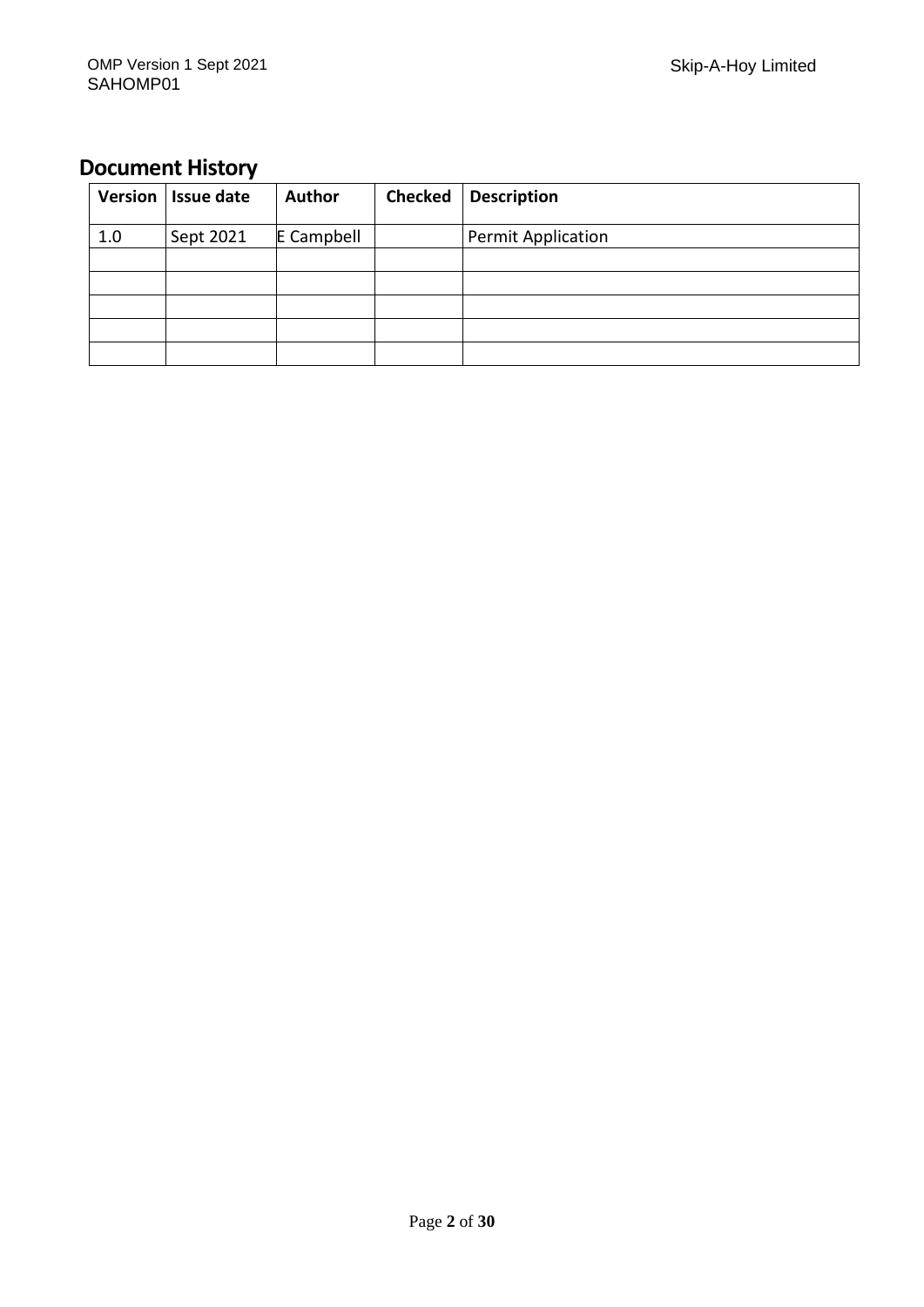### **Contents**

| 1.1            |                                                                       |  |
|----------------|-----------------------------------------------------------------------|--|
| 1.2            |                                                                       |  |
| 1.3            |                                                                       |  |
| 1.4            |                                                                       |  |
|                |                                                                       |  |
| 2              |                                                                       |  |
| 2.1            |                                                                       |  |
| 2.2            |                                                                       |  |
| 2.3            |                                                                       |  |
| 2.4            |                                                                       |  |
|                |                                                                       |  |
| 2.5            |                                                                       |  |
| 3              |                                                                       |  |
| 3.1            |                                                                       |  |
| 3.2            | General waste - residual wastes for landfill or further processing 15 |  |
| 3.3            |                                                                       |  |
|                |                                                                       |  |
| $\overline{4}$ |                                                                       |  |
| 4.1            |                                                                       |  |
| 4.2            |                                                                       |  |
| 4.3            |                                                                       |  |
| 4.4            |                                                                       |  |
| 4.5            |                                                                       |  |
| 4.6            |                                                                       |  |
| 4.7            |                                                                       |  |
| 4.8            |                                                                       |  |
| 5              |                                                                       |  |
| 5.1            |                                                                       |  |
| 5.2            |                                                                       |  |
| 5.3            |                                                                       |  |
| 5.4            |                                                                       |  |
| 5.5            |                                                                       |  |
| 5.6            |                                                                       |  |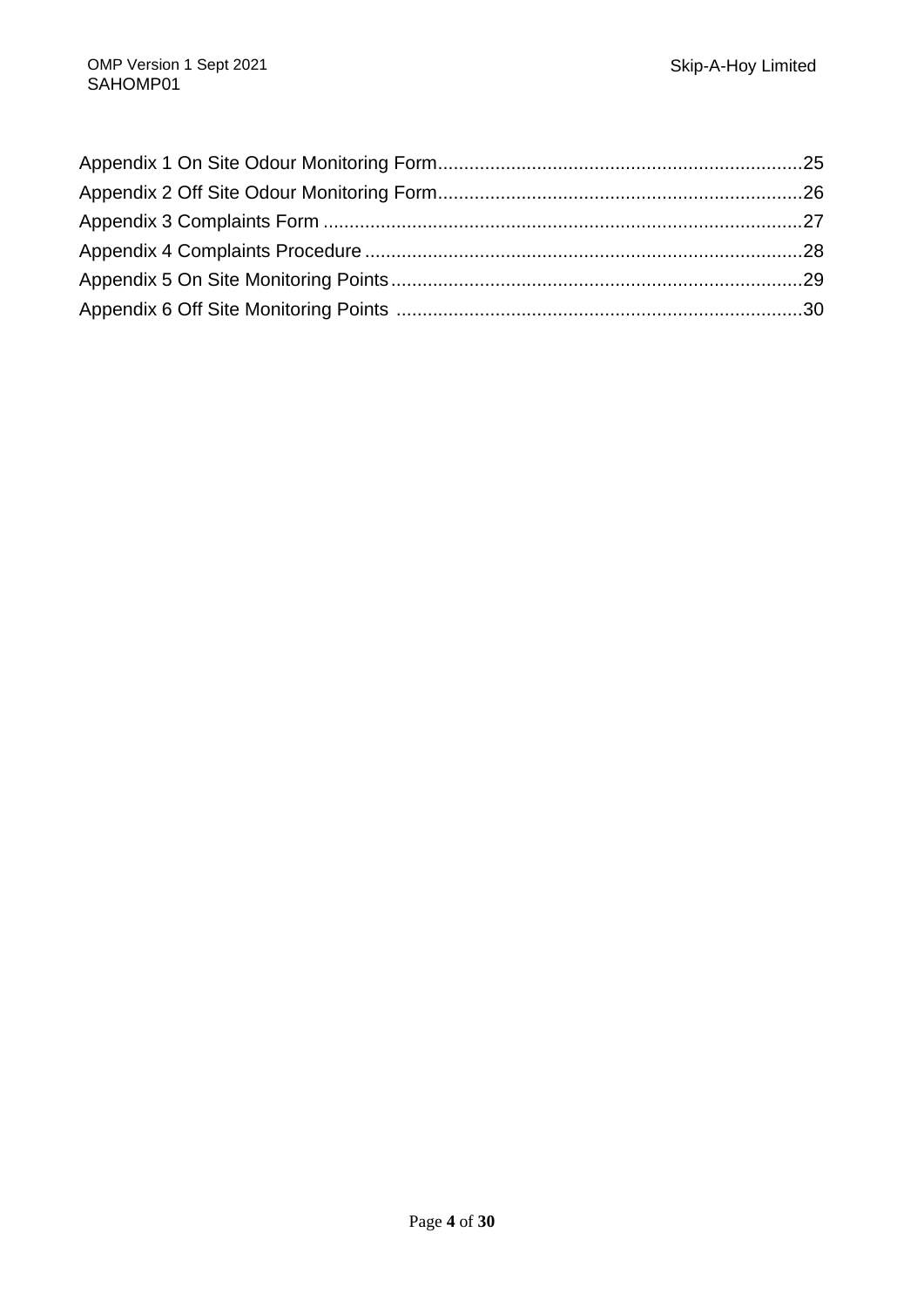#### **Introduction**

#### **1.1 General**

Skip A Hoy Ltd operate a household, commercial and industrial (HCI) waste transfer station with treatment inside of a building. This Odour Management Plan (OMP) will allow Skip A Hoy Ltd to implement an action plan should the site operatives detect an odour presence, receive complaints from local business or should the Environment Agency EA suspect odour emissions from the site during an inspection.

#### **1.2 Site Location**

The site is located at Unit 1- 4 International Trading Estate, Rainham, Essex, RM13 8RH. The site has one entrance and one exit. The site is surrounded by other industrial premises.

#### **1.3 Site Management**

- 1.3.1 The site has an assigned Technically Competent Managers (TCP), site manager and site foreman (site management) who will be responsible for the general management of the site including the acceptance and handling of any potentially odorous wastes.
- 1.3.2 The operator will ensure that site management provides training for site staff on site documentation (which includes this OMP) in addition to all relevant company procedures to operational staff to ensure they are familiar with the requirements and conditions of the site and documents.

#### **1.4 Waste types and quantities**

- 1.4.1 The waste types handled on site will be household, commercial and industrial wastes as defined in the Controlled Waste (England and Wales) Regulations 2012 and Section 75 of the Environmental Protection Act 1990 and as listed in the Environmental Permit.
- 1.4.2 The maximum amount of waste to be stored on site at any one time is shown in Table 1.1 below.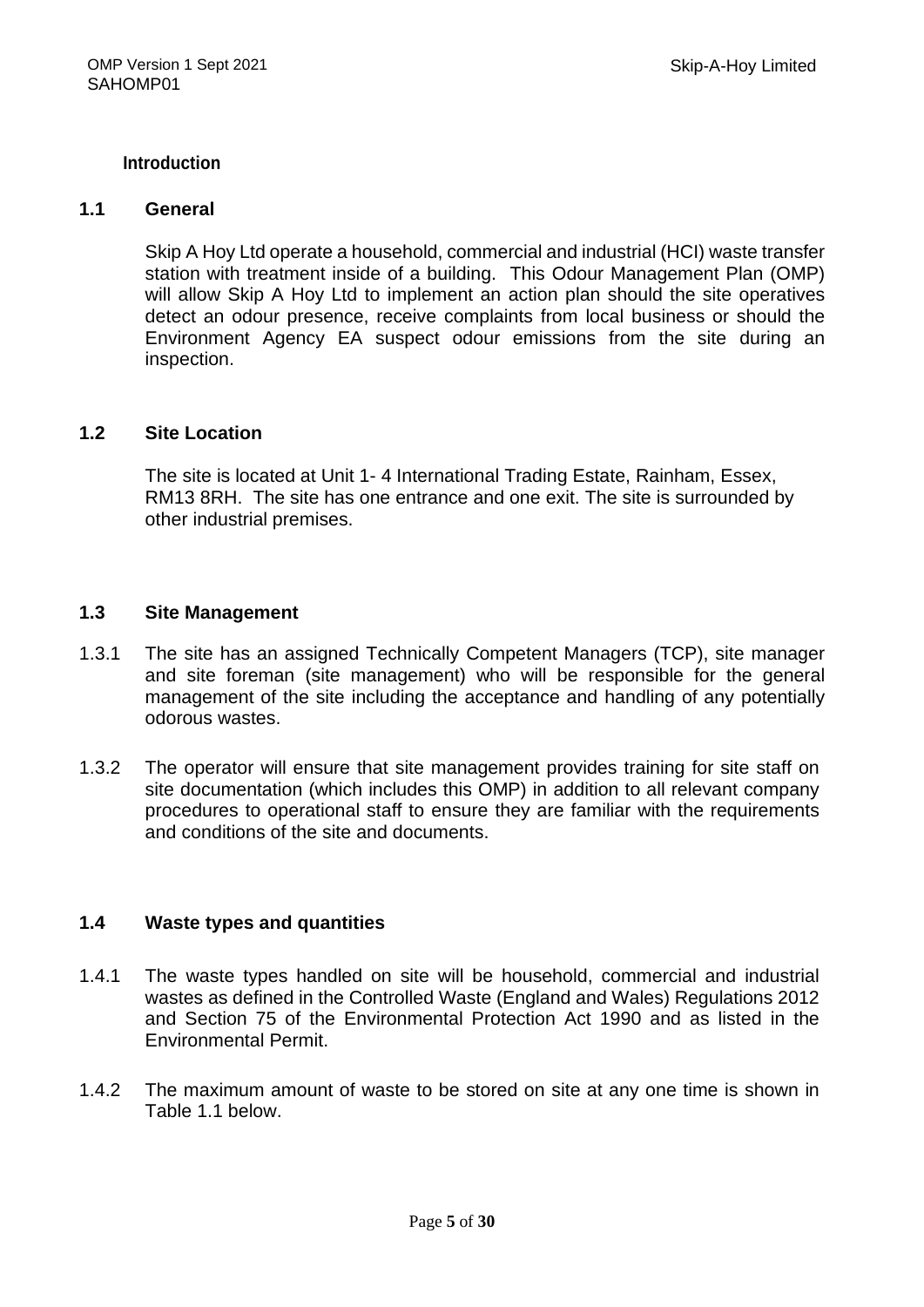- 1.4.3 If the maximum storage capacity of the site is reached, no further waste will be accepted until such time waste can be removed from the site and taken to a suitably permitted or exempt site.
- 1.4.4 The table below details a summary of the main wastes types which will be accepted and stored at the site, as no odorous wastes such as food wastes are accepted at site none of these waste are likely to be malodorous.

 All waste processing is conducted internally in the building. Waste is separated physically and mechanically into separate recyclable fractions, wood, hardcore, soil, metal, cardboard, fines and non-recyclable residue for onward transportation to suitably authorised sites.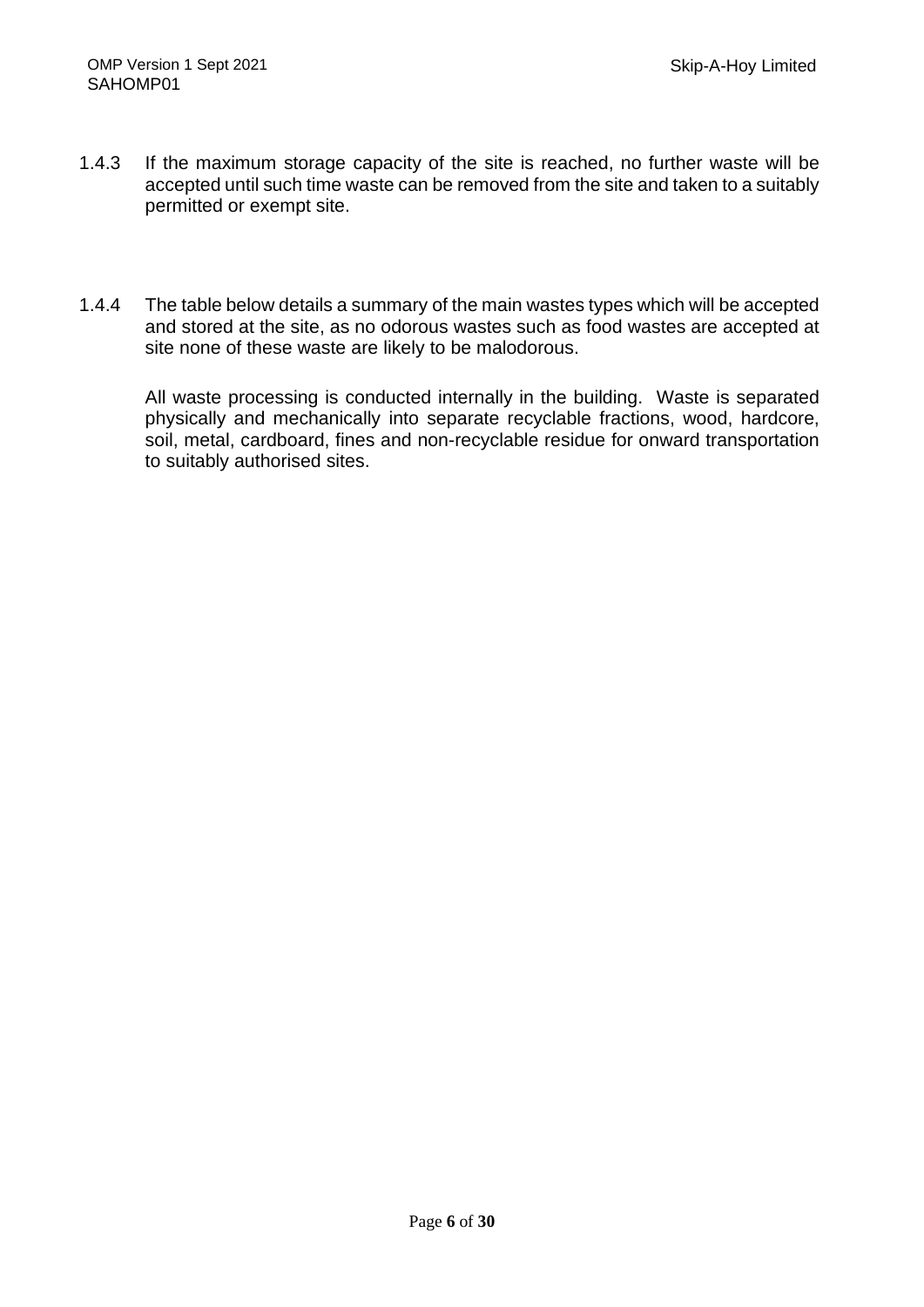# **Table 1.1 Waste quantities and storage times**

| <b>WASTE</b>              | <b>DIMENSIONS</b>            | <b>ALLOWANCE</b>  | <b>BLOCK</b><br><b>DIMENSION</b><br><b>STORAGE</b> | <b>ACTUAL</b><br><b>STORAGE</b> | <b>STORAGE TIME</b> |
|---------------------------|------------------------------|-------------------|----------------------------------------------------|---------------------------------|---------------------|
| Bay 1 Incoming waste      | $10m \times 7m \times 4m$    | 450 <sup>m3</sup> | 280m <sup>3</sup>                                  | 190 <sup>m3</sup>               | 1 to 7 days         |
| Bay 2 Fines under trommel | $6m \times 2m \times 2m$     | 450m3             | 24m <sup>3</sup>                                   | 16m <sup>3</sup>                | 1 to 7 days         |
| Bay 3 Residual waste      | $6m \times 6m \times 4m$     | 450 <sup>m3</sup> | 144m <sup>3</sup>                                  | 100 <sup>m3</sup>               | 1 to 7 days         |
| Bay 4 Inert               | $3.5m \times 3.5m \times 2m$ | 750 <sup>m3</sup> | 24m <sup>3</sup>                                   | 16m <sup>3</sup>                | N/A                 |
| Paper Bin                 | 8 yard skip                  | 750 <sup>m3</sup> | N/A                                                | 6.12 <sup>m</sup>               | 1 to 2 Weeks        |
| Wood                      | 8 yard skip                  | 750 <sup>m3</sup> | N/A                                                | 6.12 <sup>m</sup>               | 1 to 2 Weeks        |
| Metal                     | 8 yard skip                  | 750 <sup>m3</sup> | N/A                                                | 6.12m <sup>3</sup>              | 1 to 2 Weeks        |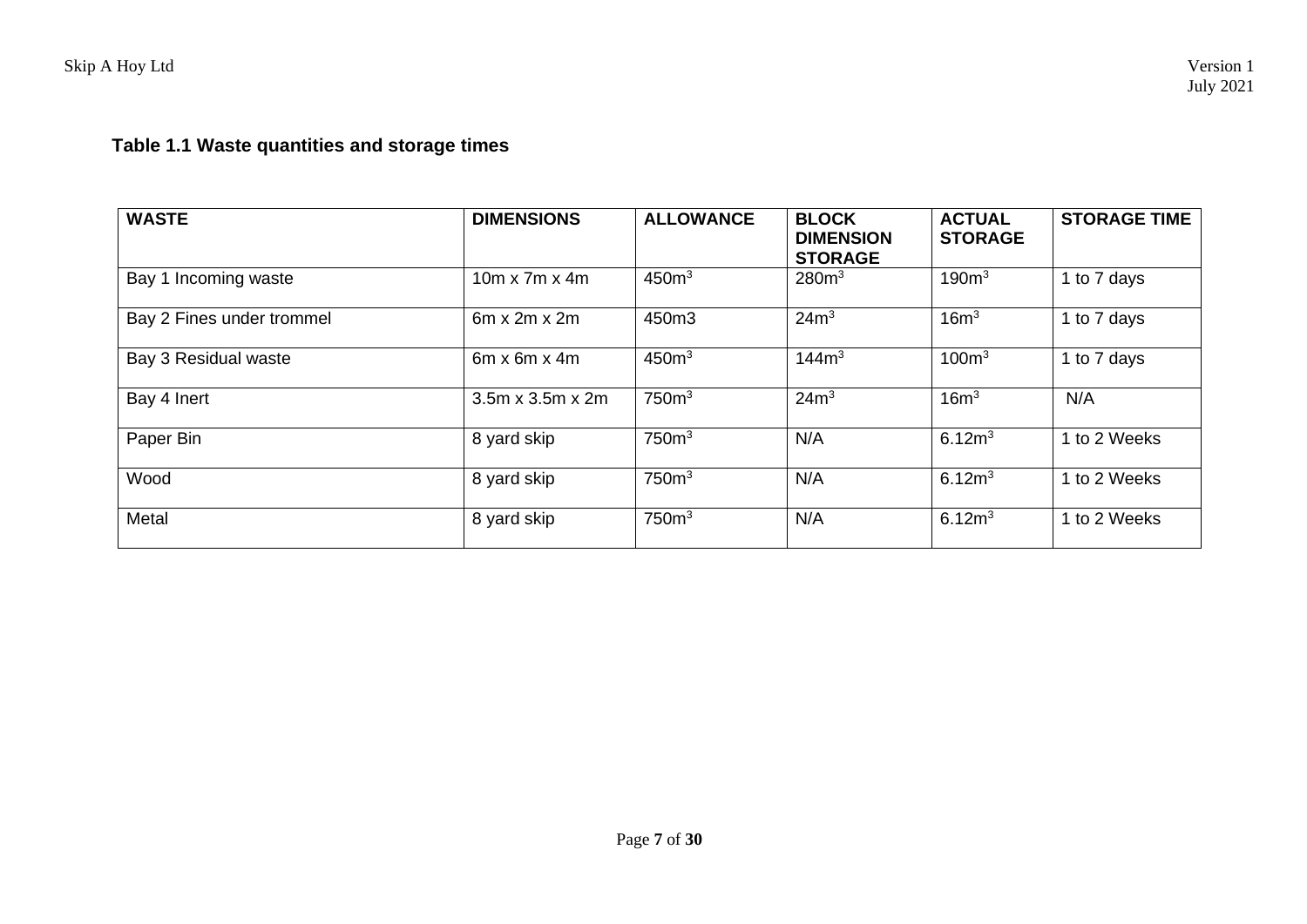#### **2 Odour Risk Assessment**

#### **2.1 Methodology**

2.1.1 This OMP has been completed to identify where the likely risks are in relation to surrounding land uses. This assessment has been used to inform Section 5.0 of this OMP with regard to specific odour monitoring procedures.

#### **2.2 Odour Intensity**

 2.2.1 The table below highlights the intensity of the odour and provides a description by which to measure the intensity:

| <b>Odour Intensity</b> | <b>Criteria</b>                                 |
|------------------------|-------------------------------------------------|
| Negligible             | No detectable odour                             |
| Low                    | Faint odour (barely detectable)                 |
| Moderate               | Moderate odour easily detected while walking    |
|                        | (possible interference)                         |
| High                   | Strong odour (bearable, but offensive)          |
| Severe                 | Very strong odour (this is when you really wish |
|                        | you were somewhere else)                        |

#### **2.3 Receptor Sensitivity**

2.3.1 The table below outlines the receptor sensitivity to odour which will be used when determining nearby odour sensitive receptors:

| <b>Sensitivity of Receptor</b> | <b>Criteria</b>                                  |
|--------------------------------|--------------------------------------------------|
| Low                            | Industrial workplaces that also create emissions |
| Medium                         | Industrial workplaces                            |
| High                           | Clean Industrial workplaces (i.e. food business) |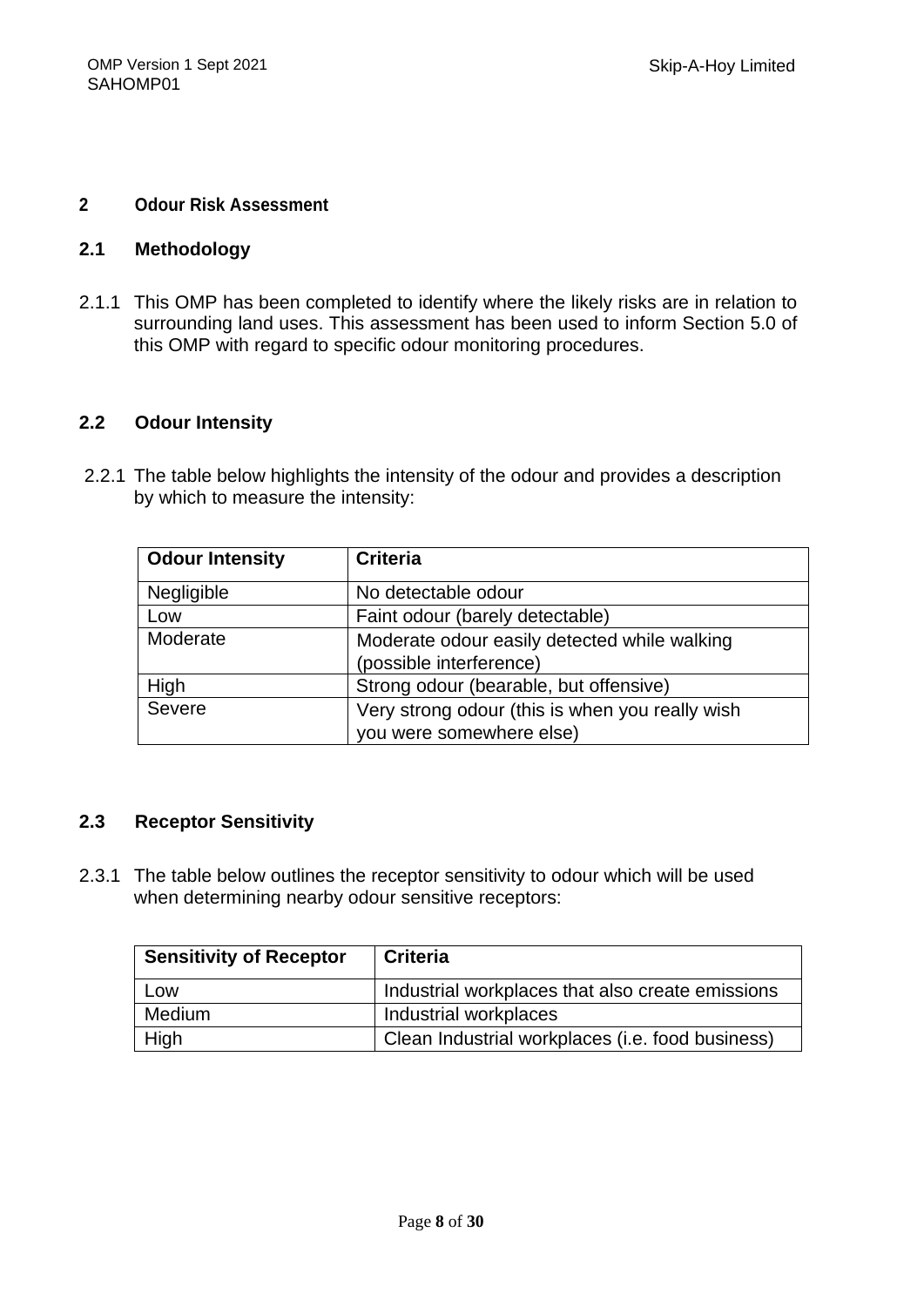#### **2.4 Sensitive Receptor Locations**

- 2.4.1 The receptors in proximity to the site are shown on the Receptors Map below and in Table 2.4. The site is located in an industrial area surrounded by commercial industry to the north, south and west.
	- The receptors shown below are within 1 km of the site.
	- The prevailing wind direction in the area is South-Westerly<sup>3</sup>.
	- The site is in on an industrial/commercial estate which is in a built-up area, surrounded by other commercial and industrial enterprises.
	- Key infrastructure includes the A13 running to the south west of the site, the A1306 running to the north and the railway from Purfleet to Fenchurch St running south of the site**.**

Sensitive locations are those where the public may be exposed to odour from the site. Locations with a high sensitivity to odour include hospitals and clinics, hi-tech industries, painting and furnishing and food processing. Locations classed as being moderately sensitive include schools, offices, residential areas and food retailers.

#### **Receptors within 1km of the Site**

- There are no hospitals.
- There are two schools.
- There are two SSSI's.
- There is a shopping store.
- Residential housing.
- Rainham Station.
- The A13 and A1306.
- Ingrebourne River is north-east of the site and it runs into Rainham Creek which is situated to the east of the site, it nearest point to the site is 445m to the east.

The prevailing winds blows in the direction of the nearest sensitive receptors, which are based to the NE. The nearest sensitive receptor is residential housing to the NE of the site (Dunedin Road) it is some 330m away and is a moderate risk receptor.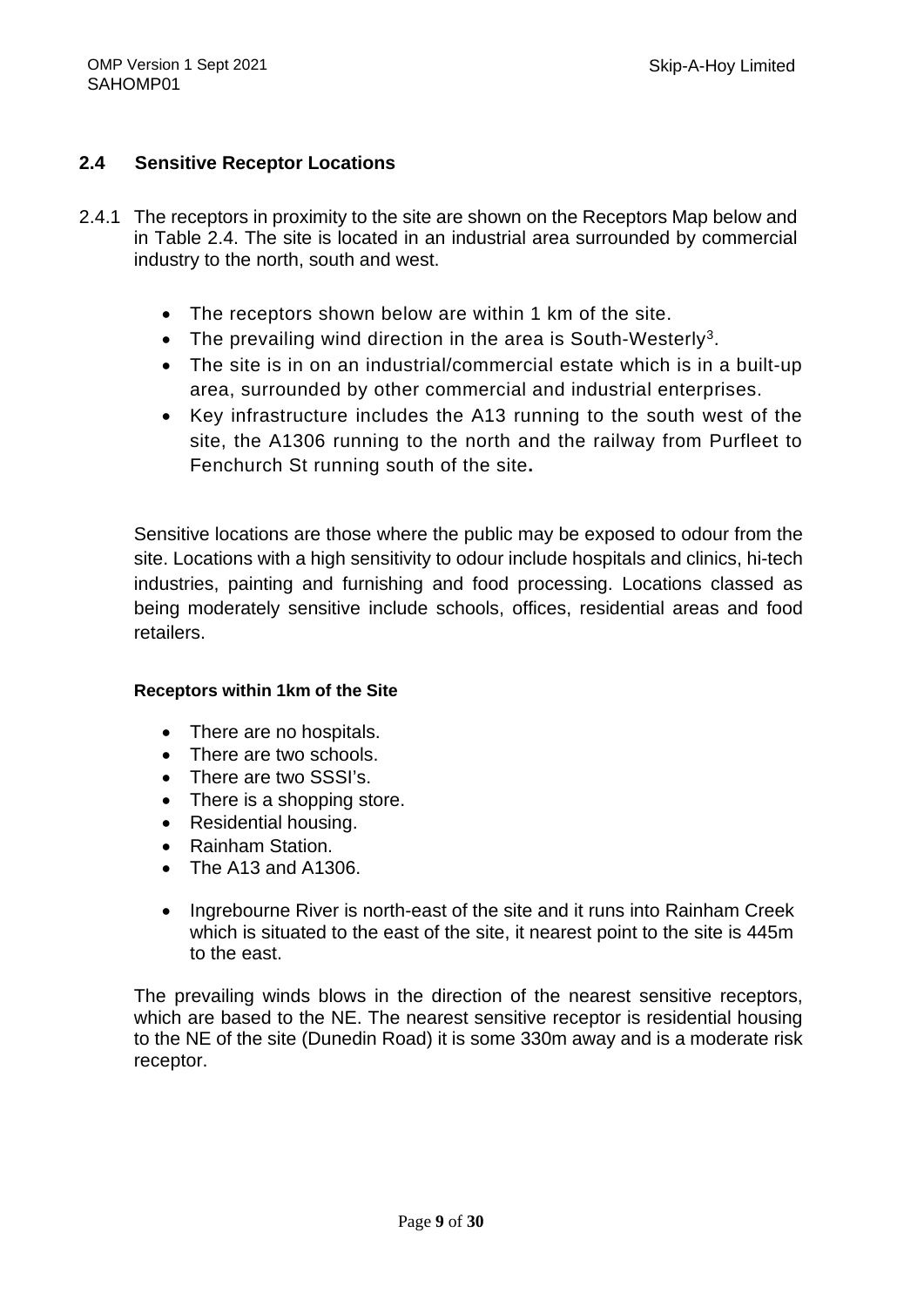

#### **Sensitive Receptors Within 1Km Plan**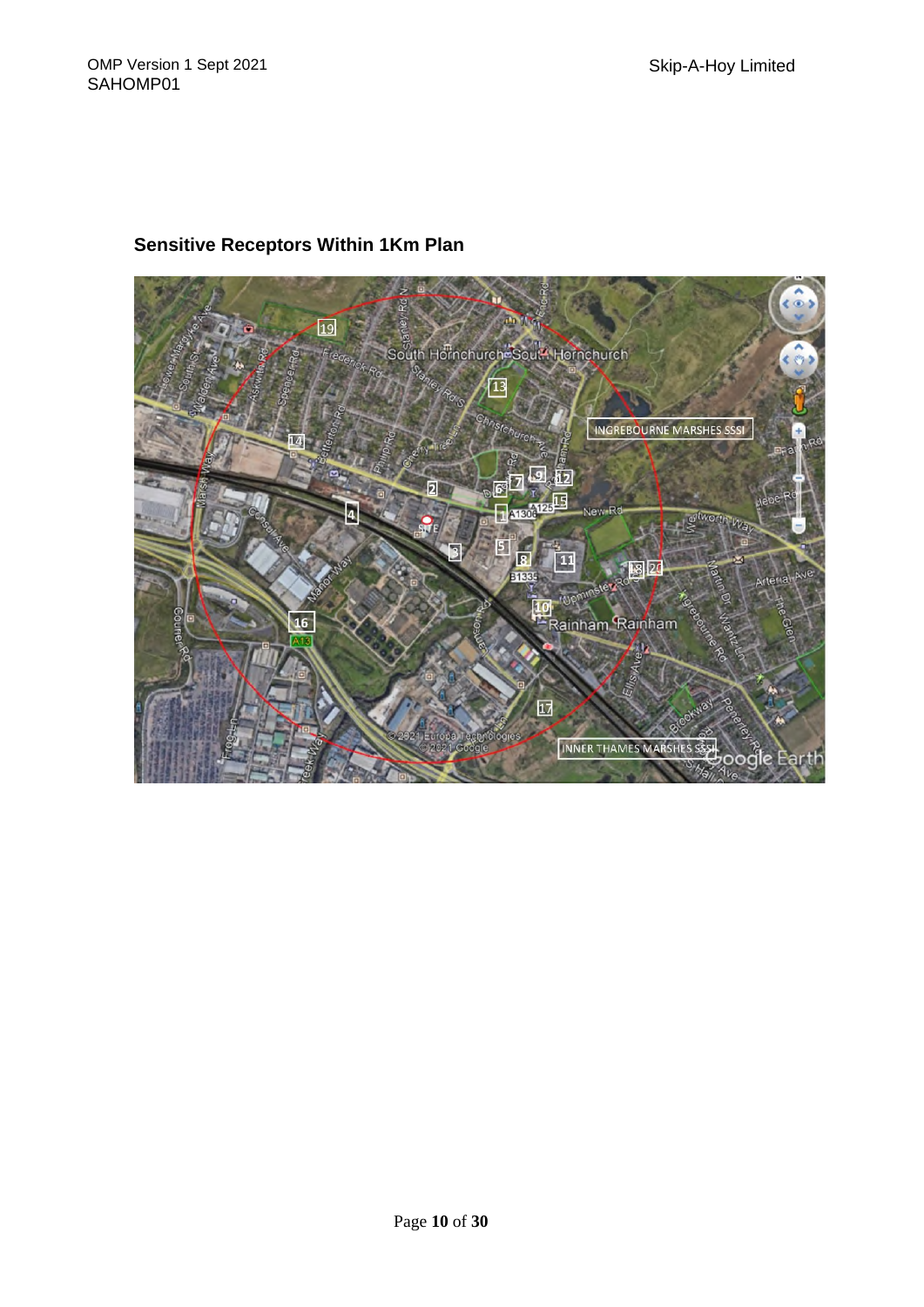#### **Table 2.4 Receptors within 1km**

|                | <b>RECEPTOR</b>            | <b>TYPE</b>                 | <b>SENSITIVITY</b> | DISTANCE(m)<br>/DIRECTION |
|----------------|----------------------------|-----------------------------|--------------------|---------------------------|
| 1              | A1306                      | Road                        | Low                | 87 <sub>m</sub> N         |
| $\overline{2}$ | A1306 New Road             | <b>Residential</b>          | Moderate           | 107m N                    |
| 3              | <b>Havering College</b>    | College                     | Moderate           | 135m SE                   |
| 4              | Train Line                 | Railway line                | Low                | 155m S                    |
| 5              | <b>Passive Close</b>       | Residential                 | Moderate           | 158m E                    |
| 6              | Dunedin Road               | <b>Residential</b>          | Moderate           | 330m NE                   |
| $\overline{7}$ | La Salette School          | School                      | Moderate           | 440m NE                   |
| 8              | <b>Rainham Creek</b>       | Watercourse                 | Low                | 445m E                    |
| 9              | La Salette Church          | Church                      | Moderate           | 460m NE                   |
| 10             | Rainham Village            | <b>Residential</b>          | Moderate           | 500m SW                   |
| 11             | <b>Tesco Supermarket</b>   | <b>Food Retail</b>          | Moderate           | 510m E                    |
| 12             | <b>Albion Public House</b> | <b>Public House</b>         | Moderate           | 542m NE                   |
| 13             | Lessa Park                 | Park                        | Moderate           | 560m N                    |
| 14             | Beam Park Café             | <b>Food Retail</b>          | Moderate           | 655m NW                   |
| 15             | Ingrebourne Valley         | <b>Local Nature Reserve</b> | Moderate           | 673m E                    |
| 16             | A13                        | Road                        | Low                | 711m SW                   |
| 17             | <b>Rainham Marshes</b>     | <b>Local Nature Reserve</b> | Moderate           | 870m SE                   |
| 18             | Rainham Village            | School                      | Moderate           | 895m SE                   |
| 19             | Mardyke Football           | <b>Football Pitch</b>       | Moderate           | 910m NW                   |
| 20             | <b>Rainham Health</b>      | <b>Health Centre</b>        | Moderate           | 955m SE                   |

In terms of designated ecological sites surrounding the site, there are two areas of Special Scientific Interest (SSSI) within 1km. These ecological areas are presented below. Neither of these are downwind of the site.

| <b>Sensitive Receptors Site</b> | <b>Designation</b> | Approximate distance from site |
|---------------------------------|--------------------|--------------------------------|
| Ingrebourne Marshes             | <b>SSSI</b>        | 640m East                      |
| Ingrebourne Valley              | <b>LNR</b>         | 640m East                      |
| <b>Inner Thames Marshes</b>     | <b>SSSI</b>        | 940m SE                        |
| <b>Rainham Marshes</b>          | LNR                | 940m SE                        |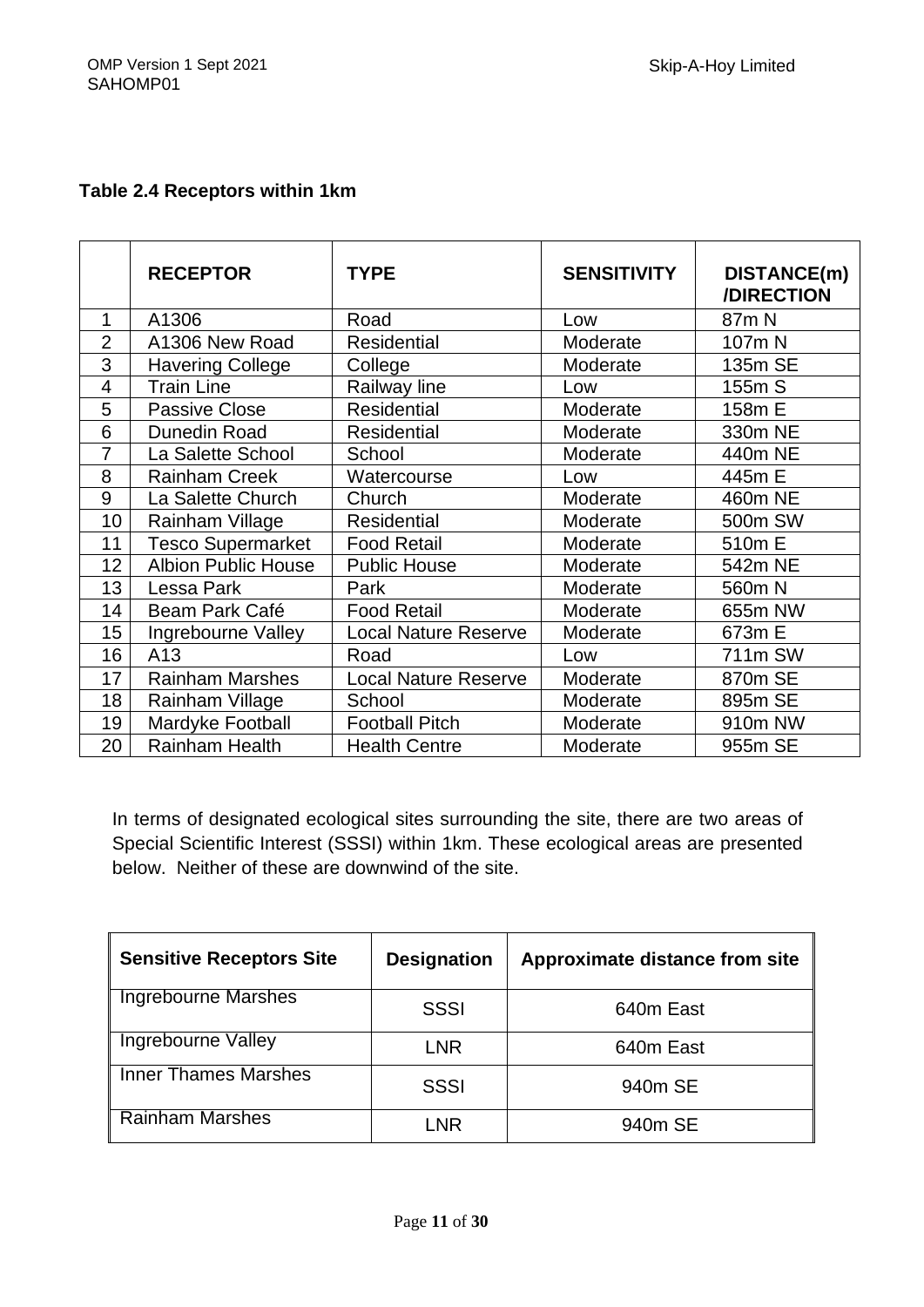2.4.2 The pathways by which the odours may impact upon a receptor are primarily: dispersion from movement of ambient air containing odours or direct exposure primarily for staff who are exposed immediately to any odours from wastes stored on site or the surrounding sensitive receptors.



**This data is collated from the Met Office, United Kingdom Hydrographic Office (UKHO) EUMETSAT and National Oceanic and Atmospheric Administration (NOAA). It is based on data from London City Airport which is the nearest weather monitoring station at 7.5km to the W/SW.**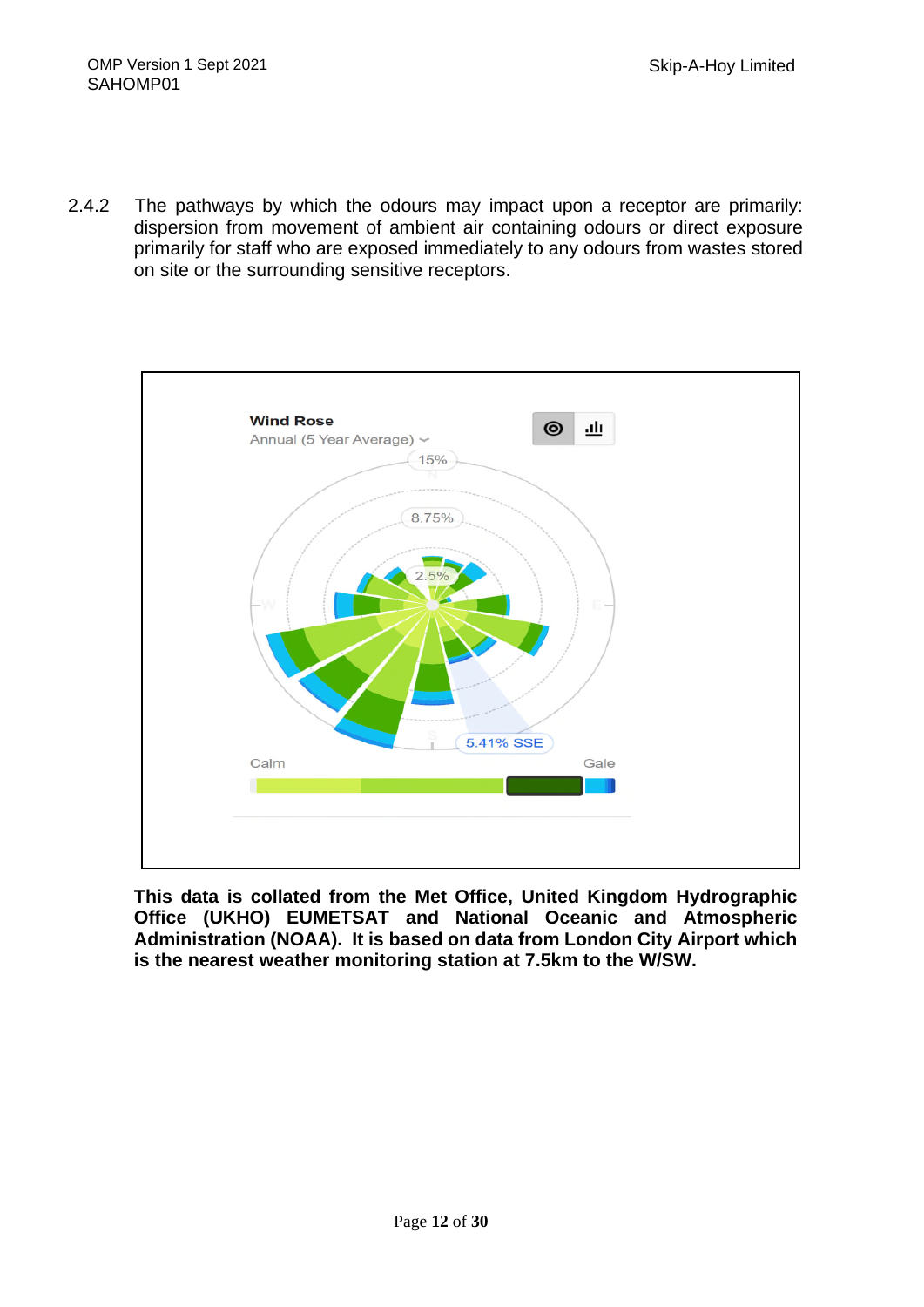#### **2.5 Risk Matrix**

2.5.1 The odour risk in any particular event can be established using the risk assessment matrix given in the table below. For the sensitivity of people to odour, the Institute of Air Quality Management (IAQM) recommends that professional judgement be used to identify where on the spectrum between high and low sensitivity for a receptor lies, taking into account the following general principles:

#### **High sensitivity receptor** Surrounding land where:

• users can reasonably expect enjoyment of a high level of amenity; and

• people would reasonably be expected to be present here continuously, or at least regularly for extended periods, as part of the normal pattern of use of the land. Examples may include residential dwellings, hospitals, schools/education and tourist/cultural.

#### **Medium sensitivity receptor** Surrounding land where:

• users would expect to enjoy a reasonable level of amenity, but wouldn't reasonably expect to enjoy the same level of amenity as in their home; or

• people wouldn't reasonably be expected to be present here continuously or regularly for extended periods as part of the normal pattern of use of the land. Examples may include places of work, commercial/retail premises and playing /recreation fields.

#### **Low sensitivity receptor** Surrounding land where:

• the enjoyment of amenity would not reasonably be expected; or

• there is transient exposure, where the people would reasonably be expected to be present only for limited periods of time as part of the normal pattern of use of the land. Examples may include industrial use, farms, footpaths and roads.

Given that Skip A Hoy Ltd site is on an Industrial Estate surrounded by various other waste management sites and industrial business that emit their own distinct odour the area is a low sensitivity receptor.

The nature of the waste processed on site is Household, Commercial and Industrial, none of these wastes are likely to omit an odour of much intensity as no food waste or liquid wastes are permitted. Given the prompt turnaround of waste and good housekeeping, all waste being stored within an building the intensity would likely be negligible or at worst low.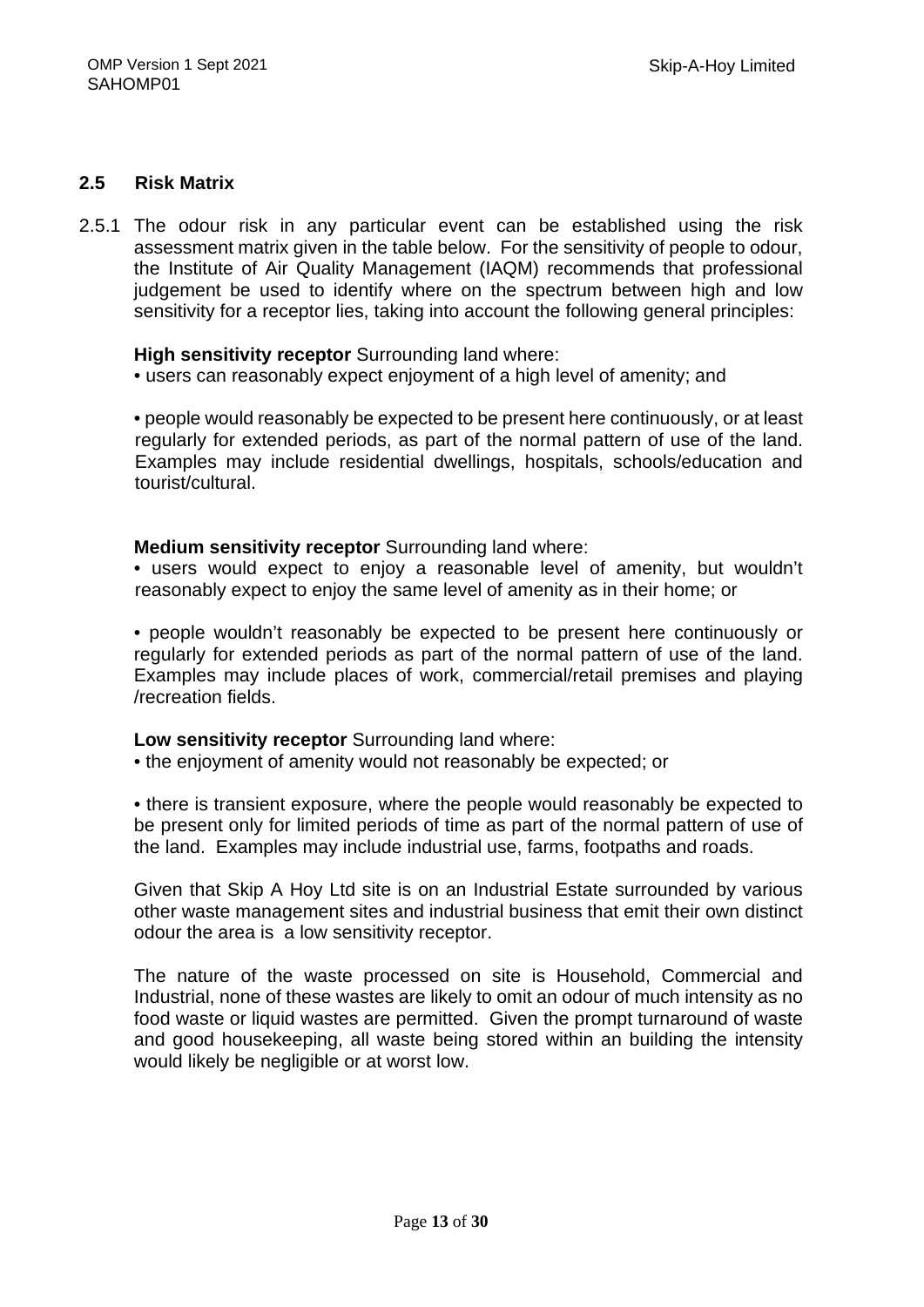#### Risk Matrix

|           |                   | <b>Sensitivity</b> |               |                  |  |
|-----------|-------------------|--------------------|---------------|------------------|--|
|           |                   | Low                | <b>Medium</b> | High             |  |
|           | <b>Negligible</b> | <b>NEGLIGIBLE</b>  | <b>LOW</b>    | <b>LOW</b>       |  |
| Intensity | Low               | <b>LOW</b>         | <b>LOW</b>    | <b>MEDIUM</b>    |  |
|           | <b>Moderate</b>   | <b>LOW</b>         | <b>MEDIUM</b> | <b>MEDIUM</b>    |  |
|           | High              | <b>MEDIUM</b>      | <b>MEDIUM</b> | <b>HIGH</b>      |  |
|           | <b>Severe</b>     | <b>MEDIUM</b>      | <b>HIGH</b>   | <b>VERY HIGH</b> |  |

#### **3 Potential sources of odour**

#### **3.1 General waste - storage prior to processing**

- 3.1.1 General mixed HCI waste storage area and tipping area is located in Bay 1.
- 3.1.2 Whilst these wastes are not commonly associated with odorous emissions, they do contain some fine organic materials which can, in some cases, be attributed to a general "musty" odour (textiles, scrap wood, garden waste etc.). This smell is exacerbated following ingress of rainwater which occurs predominantly whilst the wastes are resident in skips/containers at the sites of production and prior to receipt at the site. This smell is generally minimal and unlikely to cause an issue on site and extremely unlikely to travel off site. It will likely remain within the confines of the building mitigating the potential impact.
- 3.1.3 Whilst not common, these wastes have the potential to contain materials of a putrescible nature which are not identifiable until the load has been tipped at the site. Again any odour is likely to be minimal and remain within the confines of the building mitigation the potential impact.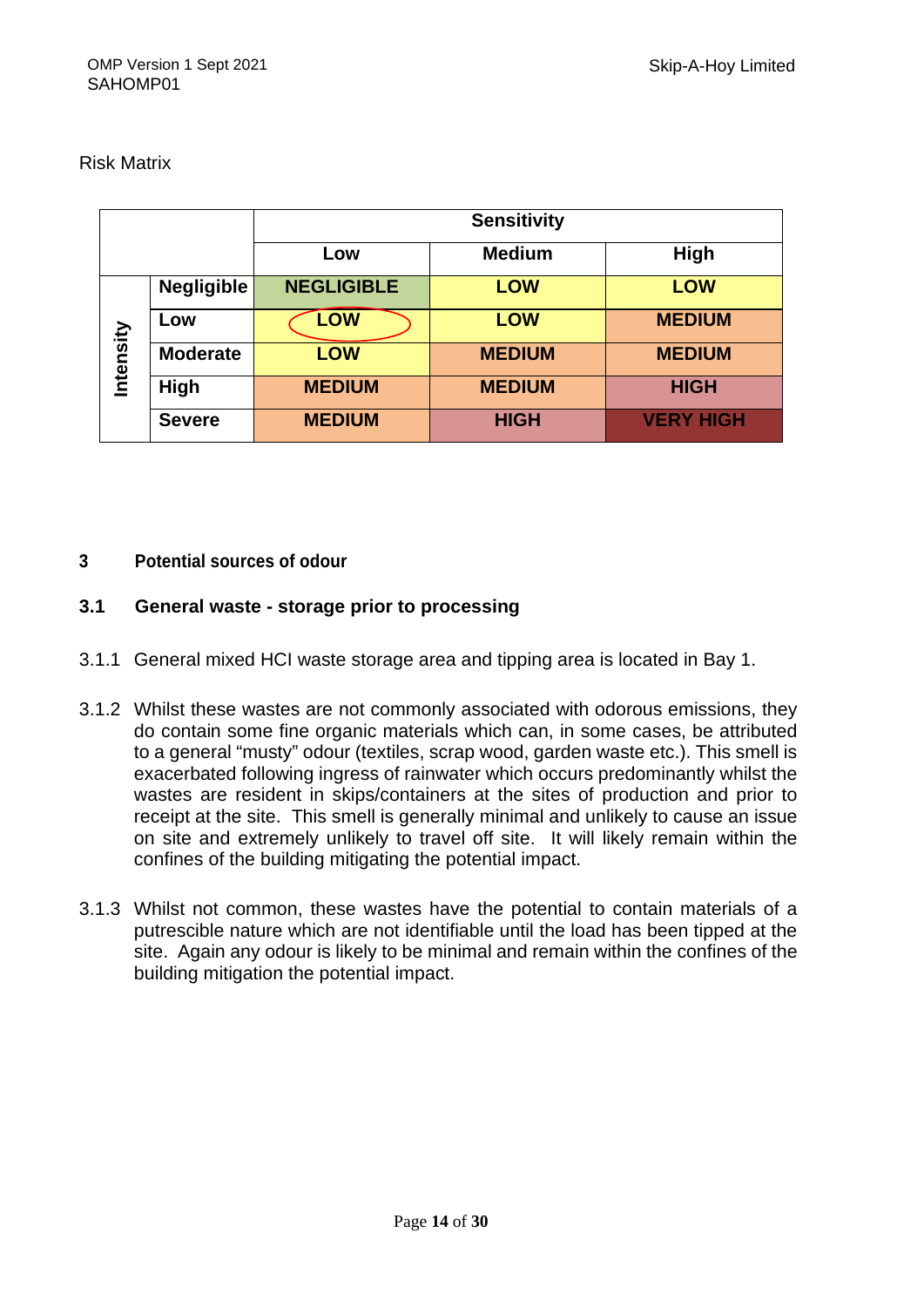#### **3.2 General waste - residual wastes for landfill or further processing**

3.2.1 These wastes (EWC Code 19 12 12) are essentially the lighter, non-recyclable fraction of the treated mixed HCI which are stored in a dedicated storage bay number 3 shown on **SAHSP01**.

A lot of the organic materials will have been removed at this point therefore the waste for landfill will have less potential to cause odour than the original mixed waste input described in Section 3.1 above. Waste is also stored internally further reducing the potential impact posed.

#### **3.3 Background Odour Sources in the Area**

- 3.3.1 The primary off-site source of odour would be associated with other waste management facilities.
- 3.3.2 Odour release could also be the result of abnormal weather conditions, machinery breakdowns and human error (failure of managerial procedures).
- 3.3.3 In order to determine whether complaints are the result of activities from the site or from other nearby sites an odour complaints form will need to be completed in line with the company's complaints procedure (Appendix 4) which is attached in Appendix 1&2 on site and off site procedures.
- 3.3.4 Other potential odour emitting operators are listed in the Table below.

| Company                                           | <b>Address</b>                         | <b>Type of Business</b>   | Distance/<br><b>Direction</b><br>(m) |
|---------------------------------------------------|----------------------------------------|---------------------------|--------------------------------------|
| F J Church                                        | International<br><b>Trading Estate</b> | <b>Scrap Metal</b>        | 85m S                                |
| <b>Riverside Sewage</b><br><b>Treatment Works</b> | Lamson Road                            | Sewage Works              | 195m SW                              |
| <b>Piers Metal</b>                                | <b>Albright Ind Estate</b>             | Scrap Yard                | 532m SE                              |
| <b>Sharp Skips</b>                                | <b>Albright Ind Estate</b>             | <b>Waste Transfer Stn</b> | 642m SE                              |
| <b>Excel Waste Mgt Ltd</b>                        | <b>Ferry Lane</b>                      | <b>Waste Transfer Stn</b> | 740m SE                              |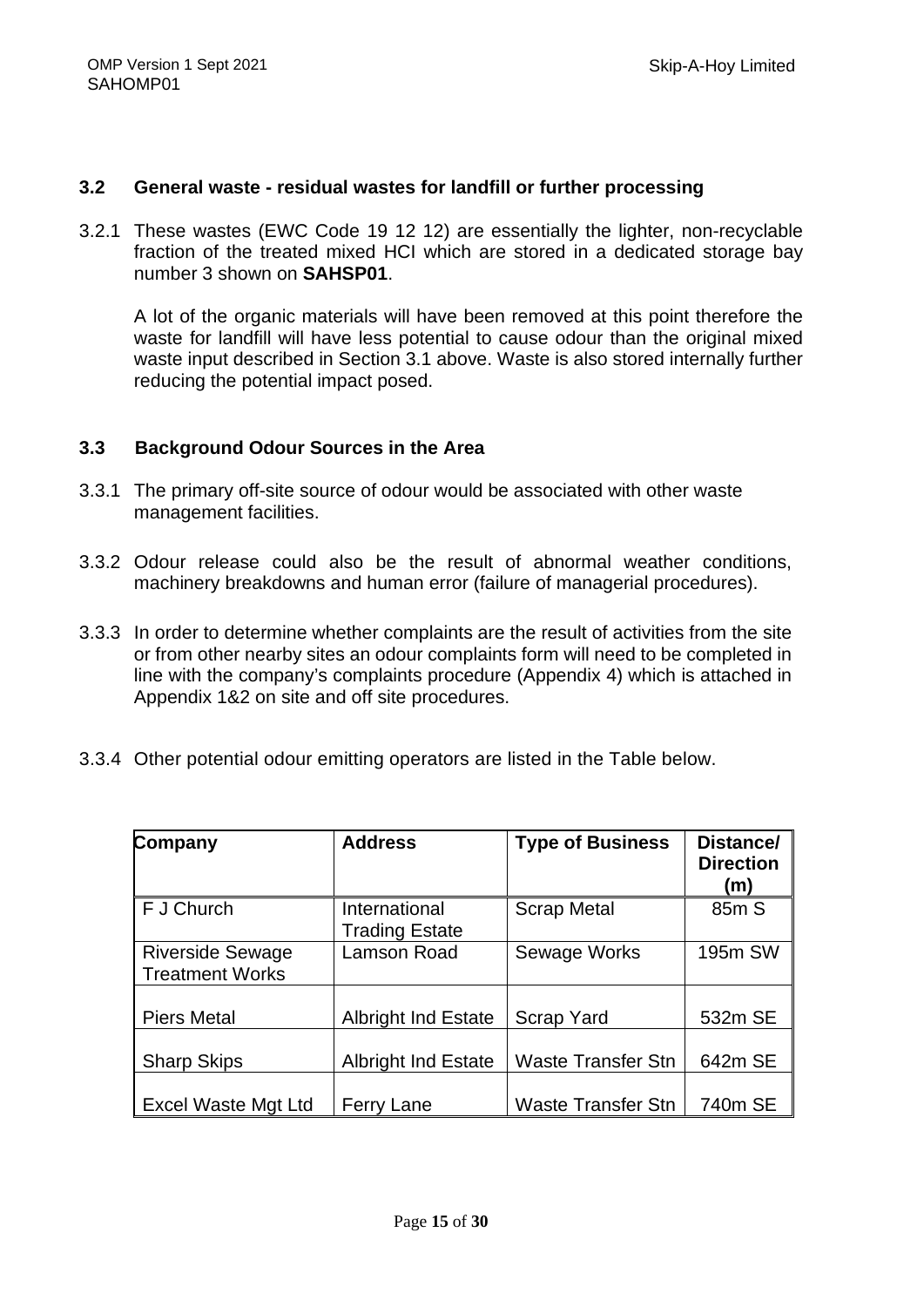#### **4 Odour Control**

#### **4.1 Site Operations**

- 4.1.1 Limiting odour from the waste recycling facility can best be achieved through employing effective site management and good general practice. It is much easier minimising odours in the first instance via managerial procedures than dealing with problems once they occur.
- 4.1.2 This section addresses the general site management procedures and identifies specific procedures to mitigate against odorous emissions.

#### **4.2 Receiving Wastes**

- 4.2.1 Rigorous control of wastes delivered to the site is required utilising the waste acceptance procedure, with contaminated or odorous wastes rejected in line with the procedures outlined in the Environment Management System (EMS) and the Environmental Permitting (EP). Trained competent staff are in place to recognise odorous material and to inspect incoming wastes as it is deposited at the site. Malodorous waste will be returned to the producer or sent to another authorised facility for treatment. Waste suppliers and skip vehicle drivers are required to ensure that only acceptable material (as per waste acceptance procedure) is brought to site to minimise the incidence of rejection.
- 4.2.2 Skip A Hoy Ltd hire out skips to customers for a maximum of 2 weeks meaning that the waste received is unlikely to generate significant odorous emissions unless upon tipping; substantial odorous material is found and then actions shown in section 4 will be followed. Incoming waste is stored for no longer than 72 hours prior to processing and all stored waste is within the building to reduce the impact of odorous emissions.
- 4.2.3 If the site reaches capacity and/or operational difficulties occur, the site will cease to accept waste and incoming wastes will be diverted to another authorised treatment facility.
- 4.2.4 Incoming mixed waste will be processed as soon as practicably possible to ensure that any other malodorous (or potentially malodorous) wastes contained within the incoming mixed waste which were not identified during acceptance, deposit can be identified, isolated and rejected without delay.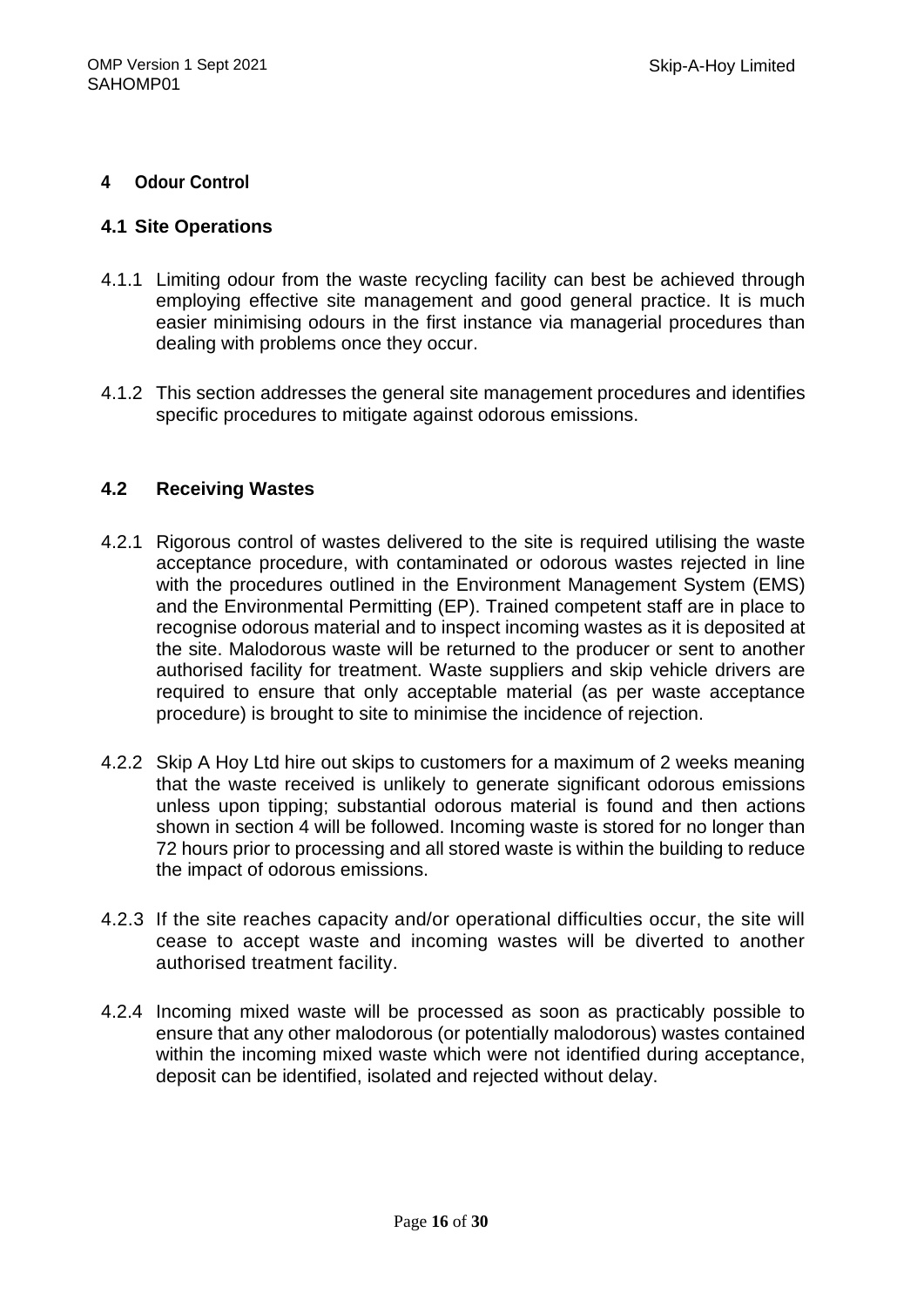#### **4.3 Storage of Wastes**

- 4.3.1 Low storage volumes and strict turnaround of biodegradable wastes on site in accordance with the EMS will be observed. Stock rotation procedures will be observed daily and to ensure the maximum duration of storage times are not exceeded these wastes do not exceed 72 hours.
- 4.3.2 The waste reception and storage areas as shown on SAHSP01 and storage times shown in table 1.1 above.
- 4.3.3 The waste and materials which will be stored are considered to be of low risk in respect of odour emissions, nevertheless, storage times are suitably short to ensure the risk is further mitigated.
- 4.3.4 Waste will be stored to ensure compliance with the EP and as detailed within the EMS, Fire Prevention Plan (FPP) and this OMP document.

#### **4.4 Waste Rejection**

 The waste rejection procedure (within the EMS) will apply to odorous wastes received and material will either be:

- Identified and repatriated with the waste producer, and recorded in site diary; or
- Removed from the deposition area and placed in the quarantine skip/area for subsequent removal from site, in the meantime it will be covered with a tarpaulin or similar (or if possible placed in an enclosed skip) to help keep odour at bay, this will be recorded in the site diary; or
- Otherwise dealt with in accordance with procedures discussed with the EA if necessary.

#### **4.5 Loading and Transport of General Wastes**

- 4.5.1 In all cases, the drop heights of mixed waste will be kept to an absolute minimum.
- 4.5.2 All waste vehicles leaving the site containing light and/or potentially malodorous wastes will be securely sheeted or enclosed at all times.
- 4.5.3 As a lack of proper maintenance of plant and vehicles can have a knock-on effect on odour issues (i.e. unable to dispose of wastes from site in a timely manner which may mean that odours are allowed to generate) all transport and machinery are maintained to the manufacturers specification as a minimum.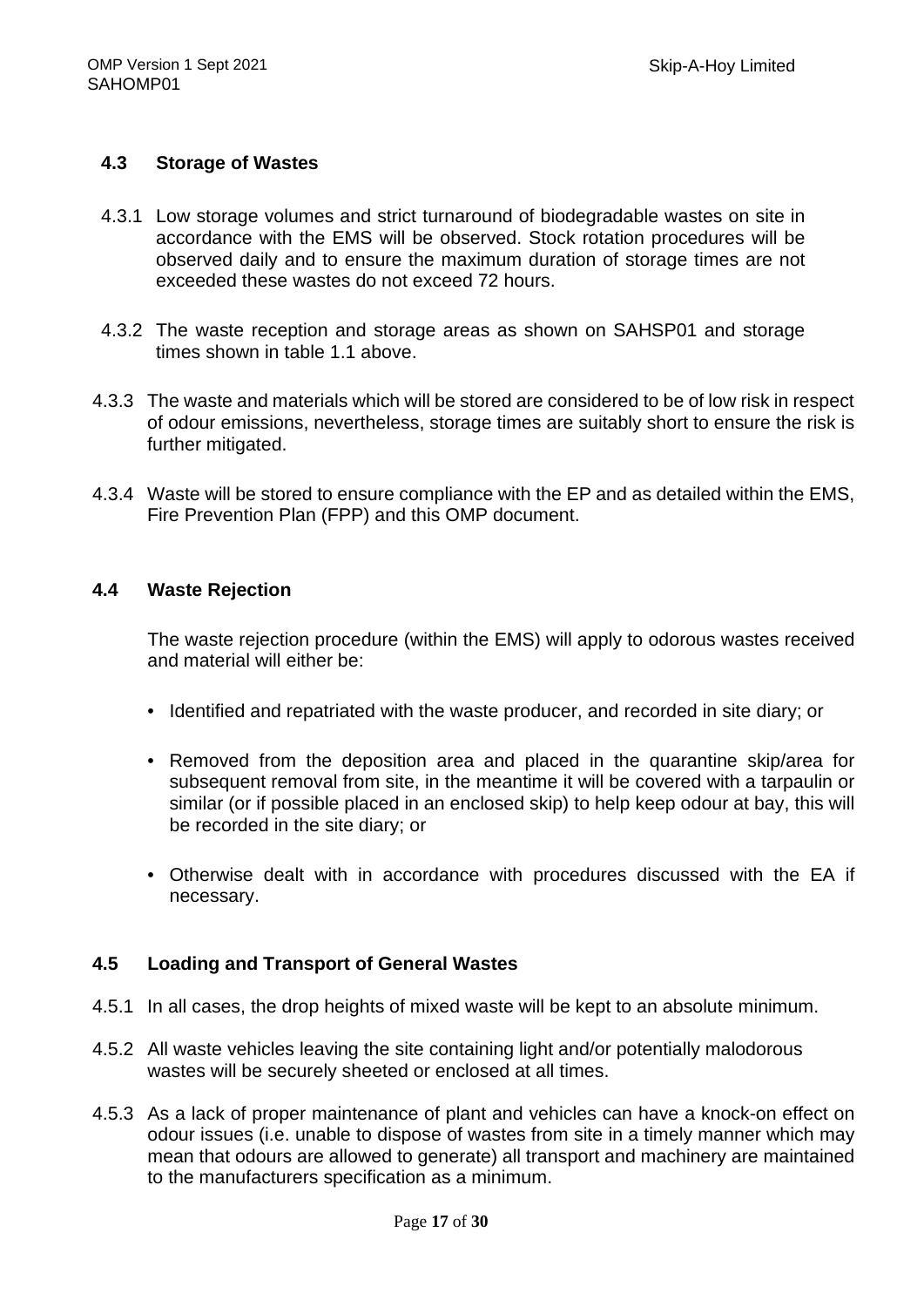#### **4.6 Housekeeping**

4.6.1 Regular cleaning of operational areas (i.e. minimum once daily) will be carried out to discourage odour generation from old degrading materials.

#### **4.7 Liaison with Neighbours**

- 4.7.1 In the extreme event of significant but temporary odour releases outside normal operations, neighbours will be contacted to advise them of the situation and the action being taken. The EA will also be notified.
- 4.7.2 An open-door policy will be encouraged by the operator to enable any complaints from neighbouring premises (if received) to be dealt with immediately. The complainant will then be informed of remedial actions taken and any procedures or measures put in place by the operator to reduce or ideally eradicate the likelihood of a subsequent complaint.
- 4.7.3 If any odour complaints are received, a Complaint Form will be completed (Form in Appendix 3) and the Complaints Procedure followed (see Appendix 4). The Complaints Forms will be kept in the site office for inspection on request by the EA. Details of information to be completed are dates, nature of complaint, weather conditions at the time of the complaint, investigation details, action taken and a signature (as a minimum). Odour complaints will be investigated and responded to within 24-48 hours and suitably reviewed by the site manager who is ultimately responsible.
- 4.7.4 The operator would also be required to make a note of any unavoidable events plant/equipment malfunctions in the site diary, rather than just actual complaints received. This will ensure that if complaints are received retrospectively from either the Council/EA or directly, any circumstances which led to that complaint as a result of elements outside of the operator's control would be able to be attributed to the cause of the complaint. If there are significant odour releases outside normal operations, the operator will cease operation, investigate and resolve the issue before continuing.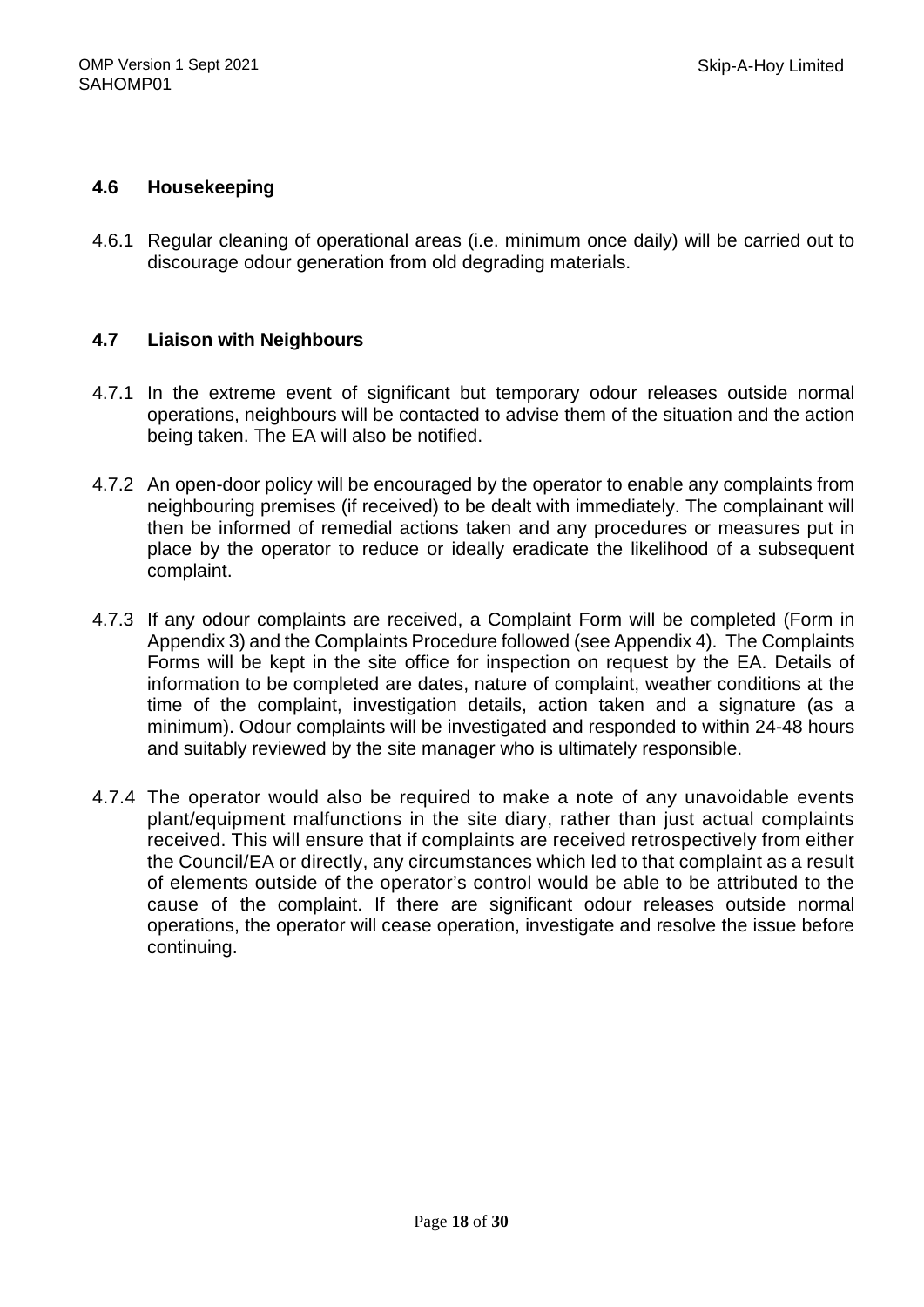#### **4.8 Training**

- 4.8.1 Management and Staff at Skip A Hoy Ltd will receive training in Sniff testing and complaint handling.
- 4.8.2 Training will be given to all relevant persons to make sure they are competent in completing olfactory assessment survey forms, odour complaint report forms and the odour diary to ensure sufficient monitoring and reporting of odours can be carried out.

#### **5 Monitoring**

#### **5.1 Monitoring Odorous Releases**

- 5.1.1 Skip A Hoy Ltd will use the following techniques to monitor odorous releases:
	- a) Olfactory Monitoring
	- b) Complaints Monitoring
	- c) Odour Diaries (when necessary)

#### **5.2 Olfactory Monitoring**

5.2.1 The site supervisor will monitor odour around the entire site constantly throughout the day and will carry out odour monitoring at the perimeter of the site twice a day, first thing in the morning on arrival at the site and again around Midday both up wind and down wind, this will be recorded in the site diary. Site personnel will also be responsible for reporting any odour problems immediately to the site manager (or deputy).

| <b>Technique</b>                           | <b>Frequency</b>                                                                                                                                                              |
|--------------------------------------------|-------------------------------------------------------------------------------------------------------------------------------------------------------------------------------|
| Olfactory<br>Monitoring /<br>Sniff Testing | Daily at site perimeter.<br>(Morning on arrival and again around Midday)<br>Odour detection will lead to receptor monitoring.<br>Increase frequency in response to complaints |
| Complaints<br>system                       | Continuous (24 hours) via telephone reporting system to EA<br>Direct complaints to site in operational hours                                                                  |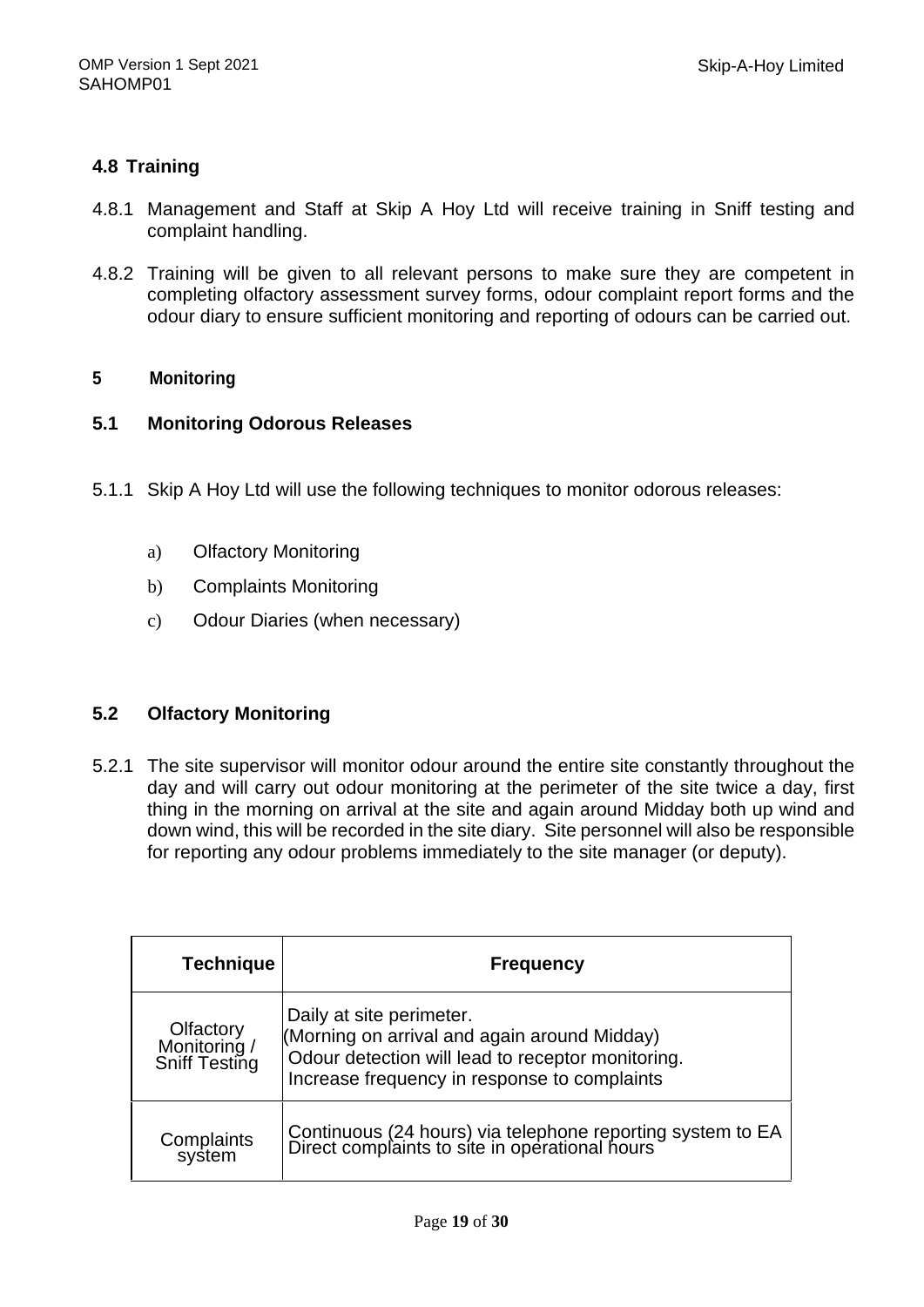If excessive odours are detected at the site boundary either up wind or down wind, other monitoring point or a complaint is received, the following remedial procedures will be taken:

- a) Firstly identify the odour source; where is it from:
- Site operations; or,
- An off-site source (e.g. another waste management station)
- b) If on site:
- Report incidence to the site or technically competent manager;
- Identify the point of release of the odour;
- Identify the cause of the release
- Identify a solution; i.e. contain/cover or remove
- Implement the solution;
- Carry out olfactory tests to check the mitigation measures are working (up wind and down wind);
- Record actions taken on relevant forms and site diary as required by this plan

Then actions taken if odour is being produced on site will be:

- Normal Operations: The offending odour will be traced and the reason for the cause of the problem will be investigated. Once solutions are in place i.e. malodorous waste is contained/covered, olfactory monitoring will be carried out to ensure the solutions put in place are having the desired effect.
- Abnormal Conditions: Adverse weather conditions can promote generation of odour and inhibit its effective dispersion e.g. hot weather with little wind, resulting in increased risk of odour to receptor locations. If this happens odour causing operations will cease until more favourable meteorological conditions return.
- C) If off site

An offsite assessment will be carried (which is the same as the Complaints Response). The off-site monitoring should be downwind of the site, progressing towards the site boundary and then away from the site in an upwind direction. The sniff points are illustrated on the Off Site Monitoring Points Map Appendix 6.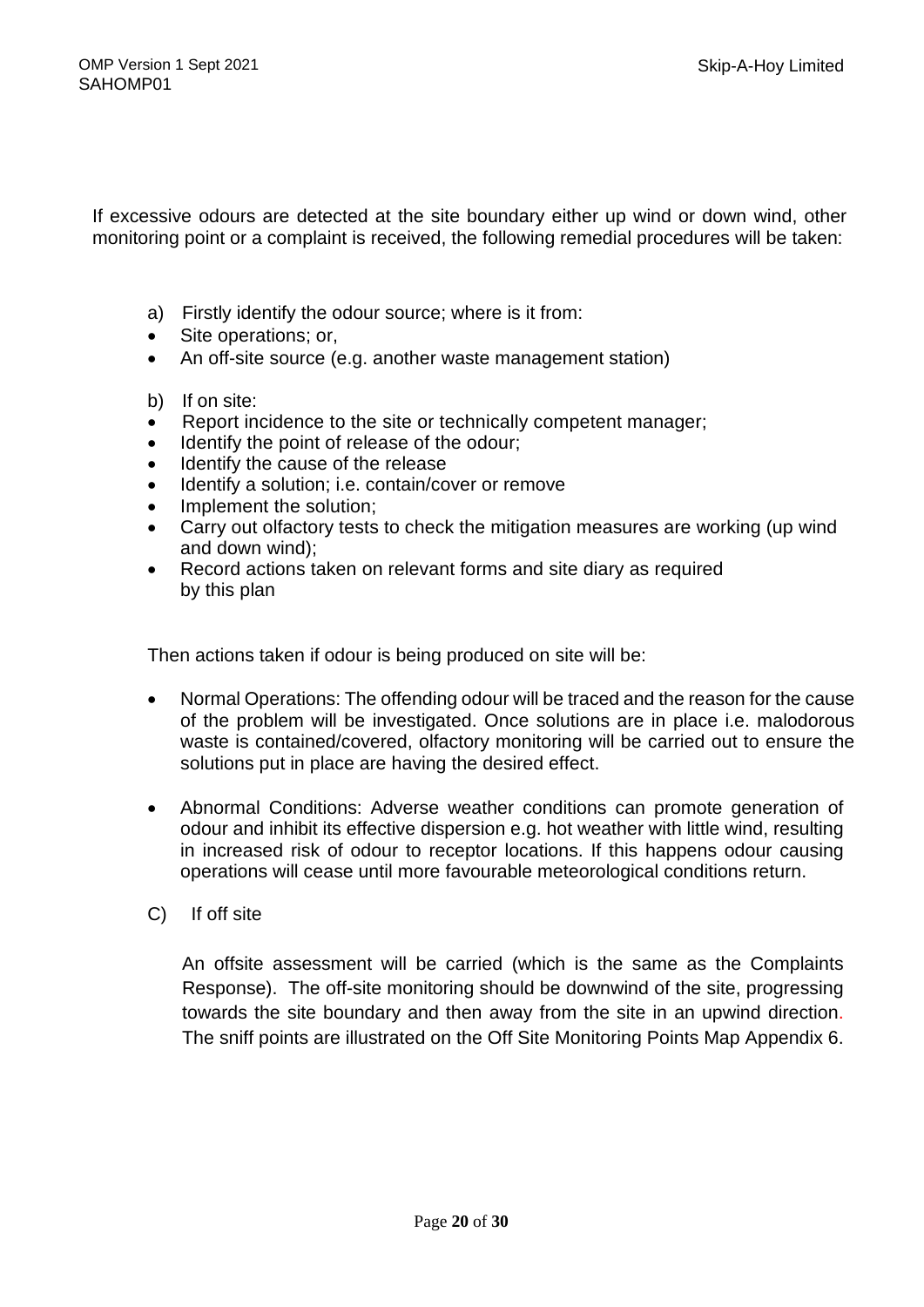#### **5.3 Corrective Actions for Various Situations**

5.3.1 If odour monitoring or complaints indicate a problem an appropriate response will be swiftly carried out. Management measures to control releases will include:

 Reducing the residence time on site of odorous materials. As part of the site's Management System, information on the odorous materials on site will be recorded in the site diary. If the Site Manager deems that wastes are on site too long and an odour is caused because of this, the Site Manager will log this as an incident, using the appropriate forms and will take corrective action.

 Covering/Sheeting/Containment. Where possible odours will be mitigated by covering or containing.

 Quarantine. Any unanticipated odorous material may be quarantined after initial inspection. Materials thought to be causing odours may be covered or containment in vessels.

• Removal of Odorous Materials. Non-conforming or odorous materials will be removed from site if it is not possible to control the odour fully.

 Timing of Moving Materials. Odorous materials will not be moved when the Site Manager observes that the prevailing wind direction is towards sensitive receptors. Transport of wastes and materials when winds are light and releases will be reduced will be encouraged.

 Dispersion. If appropriate given the material type a storage bay for potentially odorous material will be selected which, given the prevailing wind direction, is sheltered from the wind internally (within the building) and less likely to transport odour to the most immediate receptors i.e. neighbouring industrial estate businesses.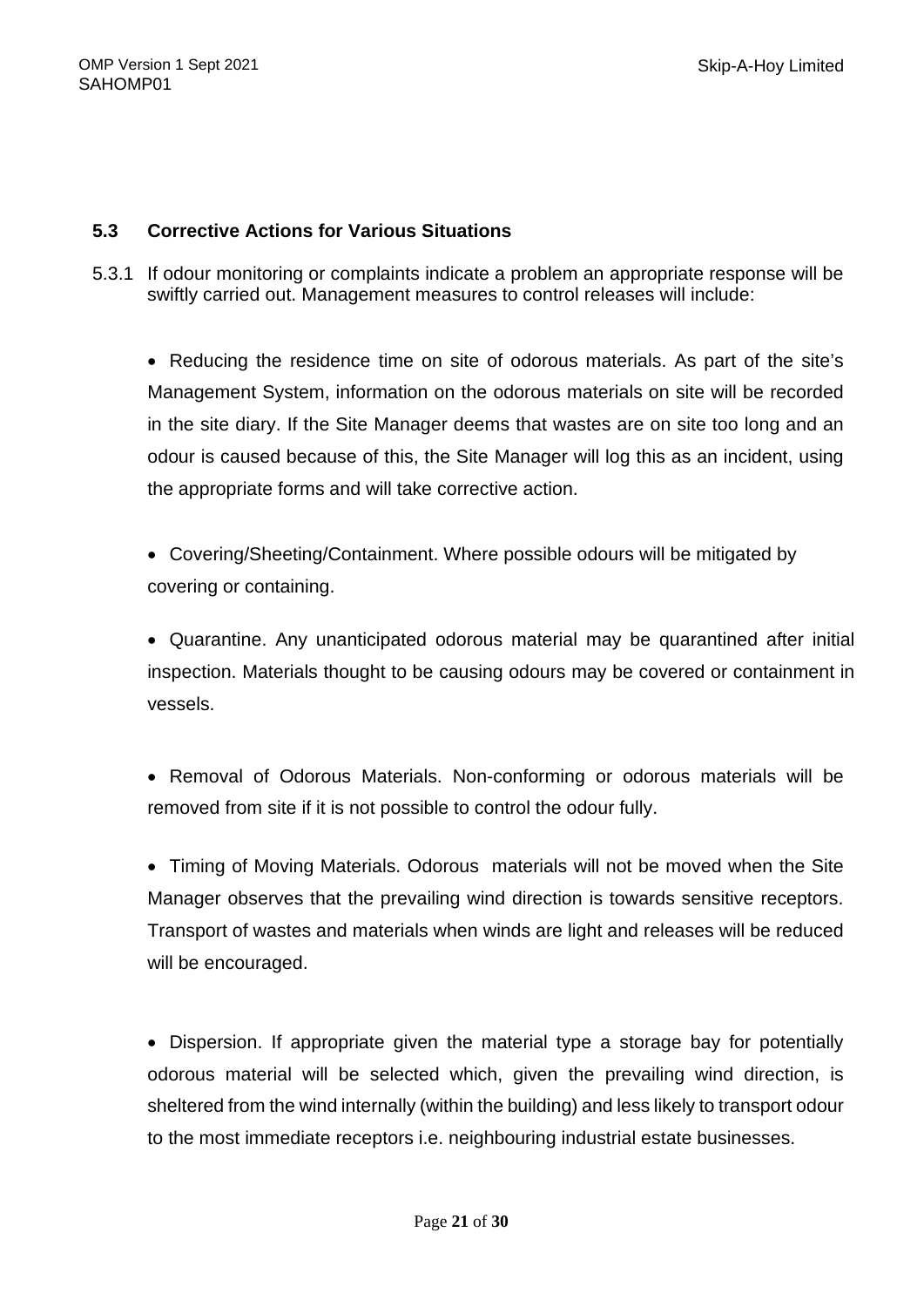Containment and abatement. Given the nature of the wastes/materials handled on site, it is not considered necessary to implement containment and abatement techniques, other than those mentioned above. However, this is a 'live' document and as such will adapt if odour issues arise which are not managed by the actions in this OMP.

- 5.3.2 Out of hours monitoring will not be regularly required as incoming waste is stored for no longer than 72 hours prior to processing and stored waste is contained to reduce the impact of odorous emissions. Any odorous waste would be noticed within operational hours and dealt with appropriately.
- 5.3.3 The results of monitoring exercises and any remedial action taken will be entered into the Site Diary which is available for the EA to inspect upon request. The name of the site supervisor will be stated in the site's diary / inspection form for each day of operation along with notes on weather including precipitation, temperature, wind speed and direction.
- 5.3.4 The site supervisor will be suitably trained to carry out these duties. Further information regarding training and technical competence is provided within the site's EMS.

#### **5.4 Odour Monitoring Procedure**

 5.4.1 Sniff testing will be carried out by trained; competent staff weekly or as necessary (i.e. increased regularity should the management have reason to suspect odorous emissions from the site). Assessments will be carried out both routinely and in response to specific complaints.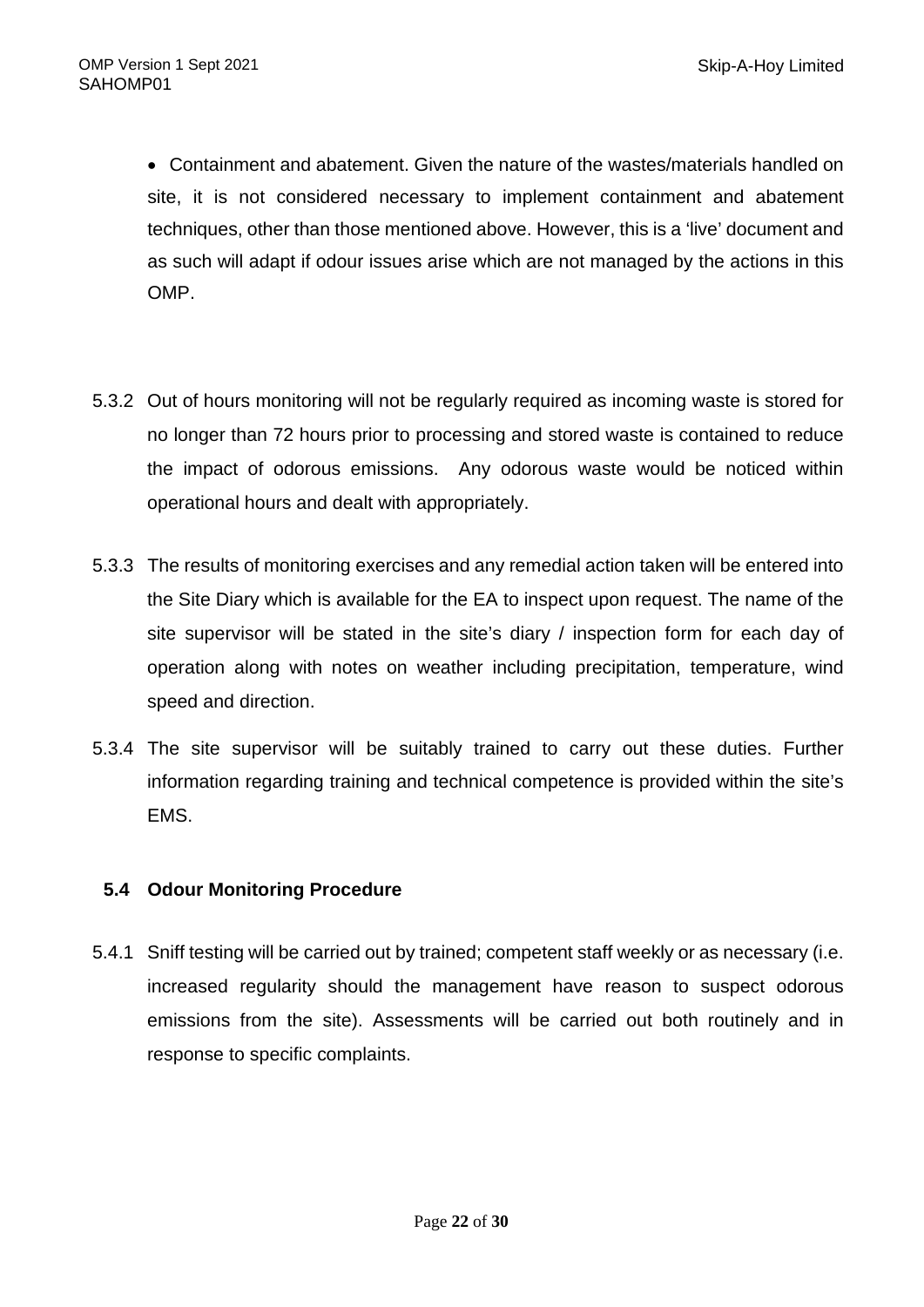- 5.4.2 The assessor should not:
	- a) Smoke or consume strongly flavoured food or drink for at least 30 minutes before the assessment.
	- b) Consume confectionary or soft drinks immediately before the assessment.
	- c) Apply scented toiletries, such as perfumes or aftershave immediately before an assessment.

#### **5.5 Complaints Monitoring**

- 5.5.1 All odour complaints will be investigated promptly and appropriate remedial action will be taken if the complaint is validated (as per sections 4.6.2-4.6.4) e.g. remove odorous materials off site as soon as reasonably possible. Complaints will be recorded on the form found in Appendix 2.
- 5.5.2 Complaints to the Local Authority or EA will also be recorded and taken into account. An olfactory assessment survey will be carried out from where the complaint was made and from any convenient locations between the complainant/receptor and the site so that the complaint can be validated or rejected.

#### **5.6 Odour Diaries**

5.6.1 If members of the local community are frequently reporting odour issues in the vicinity, then they will be asked (if agreeable) to keep an odour diary. This will help to build up an account of when the odour occurs, their location and the site operations that were being carried out at the time, as well as the duration of the activities taking place. Any obvious problems can then be addressed.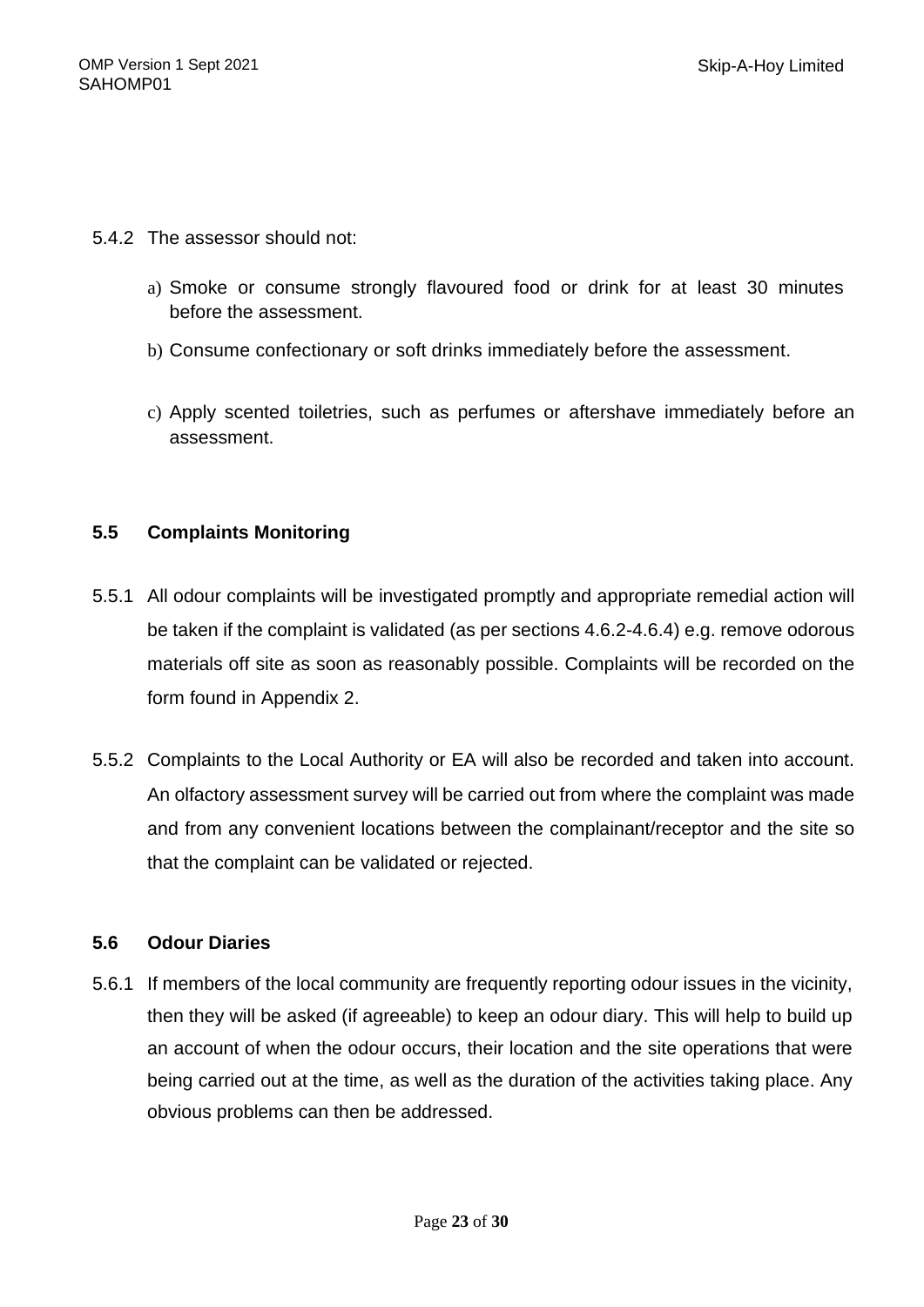#### **6. OMP Management**

This OMP will be reviewed at least annually unless it becomes apparent that the activities are giving rise to pollution outside the site due to odour, in which case it will be revised within 7 days and a copy forwarded to the EA for approval before implementation. It may also be revised upon request from EA, should the permit be varied, transferred etc.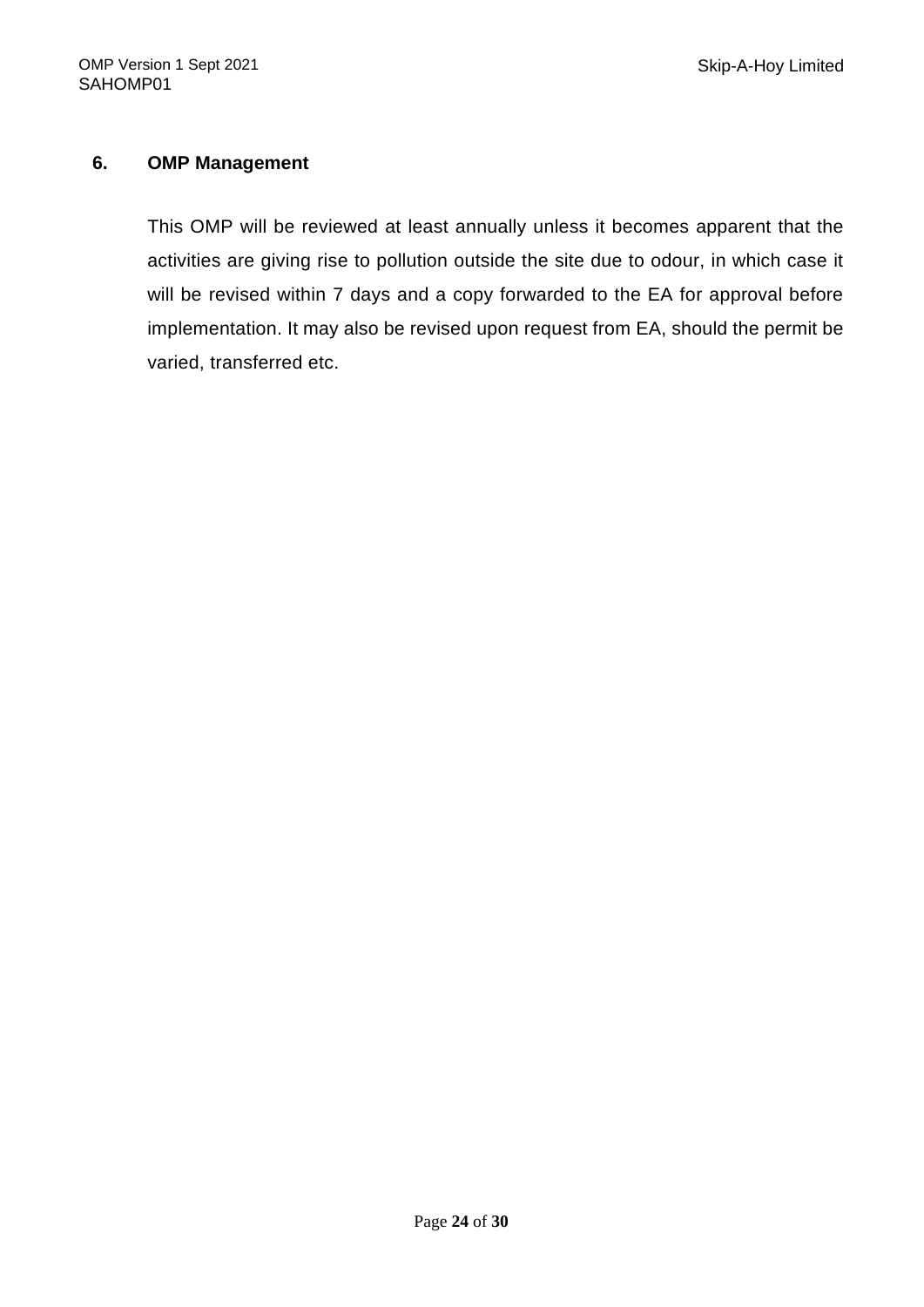#### **Appendix 1 On Site Odour Monitoring Form**

| <b>On Site Odour Monitoring Form</b>                                  |              |                                                                                                  |  |   |                |
|-----------------------------------------------------------------------|--------------|--------------------------------------------------------------------------------------------------|--|---|----------------|
| Name:                                                                 |              | Address:<br>Skip-A-Hoy Ltd<br>Unit 1-4 International Trading Estate<br>Rainham, Essex, RM13 8RH. |  |   |                |
| On Site Point (see Plan)                                              | $\mathbf{1}$ | $\overline{2}$                                                                                   |  | 3 | $\overline{4}$ |
| Date and Time of odour                                                |              |                                                                                                  |  |   |                |
| <b>Weather conditions</b>                                             |              |                                                                                                  |  |   |                |
| <b>Temperature</b><br>(warm/cold/degrees)                             |              |                                                                                                  |  |   |                |
| Wind strength<br>(light, gusting):                                    |              |                                                                                                  |  |   |                |
| Wind direction<br>$(e.g. from NE)$ :                                  |              |                                                                                                  |  |   |                |
| What does it smell like?<br>How unpleasant is it?<br>Is it offensive? |              |                                                                                                  |  |   |                |
| Intensity - How strong was it?<br>(see below 1-5):                    |              |                                                                                                  |  |   |                |
| How long did go on for?<br>(time)                                     |              |                                                                                                  |  |   |                |
| Was it constant or<br>intermittent in this period:                    |              |                                                                                                  |  |   |                |
| What do believe the<br>source/cause to be?                            |              |                                                                                                  |  |   |                |
| Any actions taken or other<br>comments:                               |              |                                                                                                  |  |   |                |

#### **Intensity (Detectability)**

- 1 No detectable odour
- 2 Faint odour (barely detectable, need to stand still and inhale facing into the wind)
- 3 Moderate odour (odour easily detected while walking & breathing normally)
- 4 Strong odour
- 5 Very strong odour (possibly causing nausea depending on the type of odour)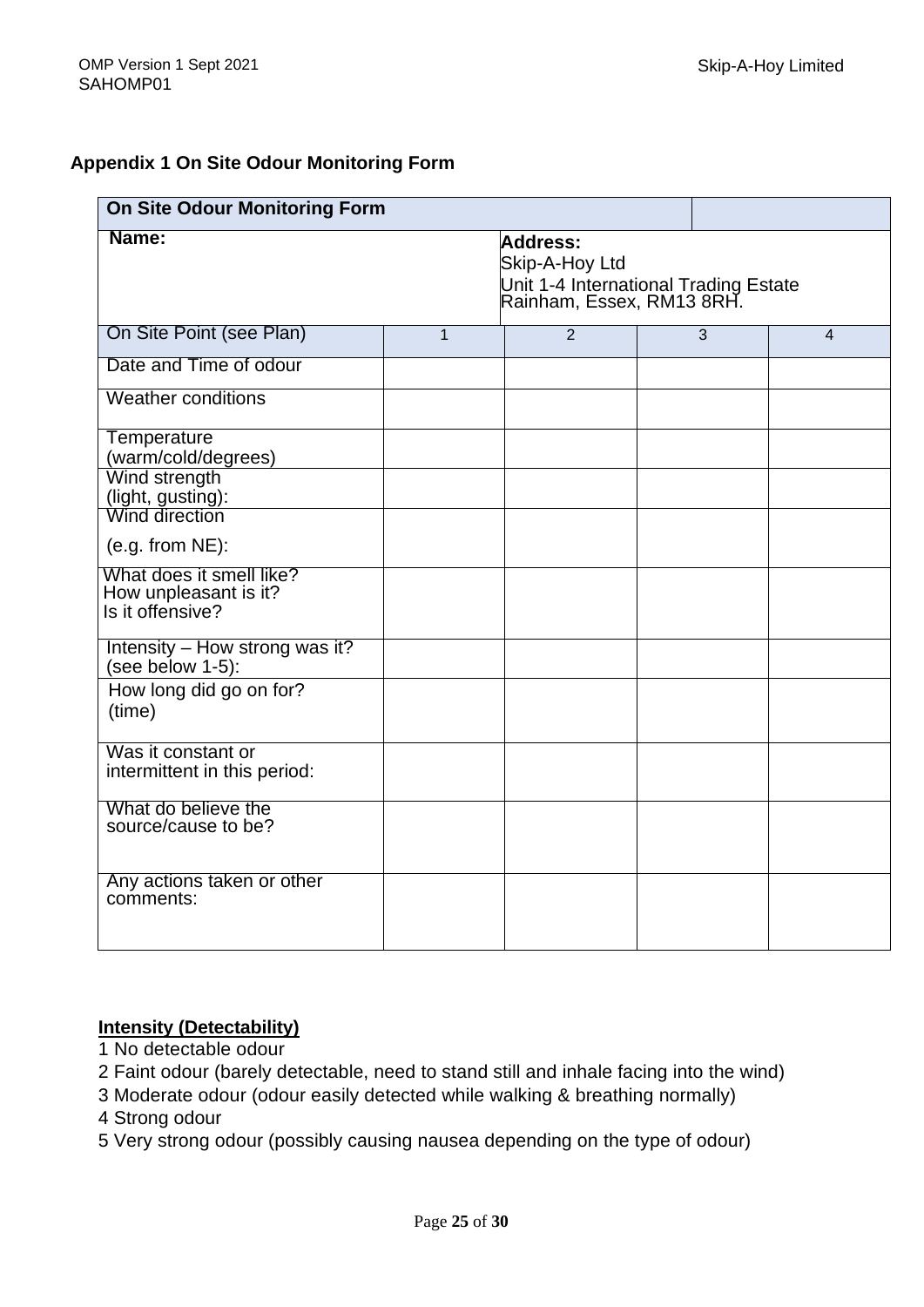#### **Appendix 2 Off Site Odour Monitoring Form**

| <b>Off Site Odour Monitoring Form</b>                                   |              |                                                                                                  |   |                |   |   |
|-------------------------------------------------------------------------|--------------|--------------------------------------------------------------------------------------------------|---|----------------|---|---|
| Name:                                                                   |              | Address:<br>Skip-A-Hoy Ltd<br>Unit 1-4 International Trading Estate<br>Rainham, Essex, RM13 8RH. |   |                |   |   |
| Off Site Point (see Plan)                                               | $\mathbf{1}$ | $\overline{2}$                                                                                   | 3 | $\overline{4}$ | 5 | 6 |
| Date and Time of odour                                                  |              |                                                                                                  |   |                |   |   |
| <b>Weather conditions</b>                                               |              |                                                                                                  |   |                |   |   |
| Temperature<br>(warm/cold/degrees)                                      |              |                                                                                                  |   |                |   |   |
| Wind strength<br>(light, gusting):                                      |              |                                                                                                  |   |                |   |   |
| Wind direction                                                          |              |                                                                                                  |   |                |   |   |
| $(e.g. from NE)$ :                                                      |              |                                                                                                  |   |                |   |   |
| What does it smell like?<br>How unpleasant is it?<br>Is it offensive?   |              |                                                                                                  |   |                |   |   |
| <b>Intensity - How strong</b><br>was it? (see below $1-\overline{5}$ ): |              |                                                                                                  |   |                |   |   |
| How long did go on for?<br>(time)                                       |              |                                                                                                  |   |                |   |   |
| Was it constant or<br>intermittent in this<br>period:                   |              |                                                                                                  |   |                |   |   |
| What do believe the<br>source/cause to be?                              |              |                                                                                                  |   |                |   |   |
| Any actions taken or<br>other comments:                                 |              |                                                                                                  |   |                |   |   |

#### **Intensity (Detectability)**

1 No detectable odour

2 Faint odour (barely detectable, need to stand still and inhale facing into the wind)

3 Moderate odour (odour easily detected while walking & breathing normally)

4 Strong odour

5 Very strong odour (possibly causing nausea depending on the type of odour)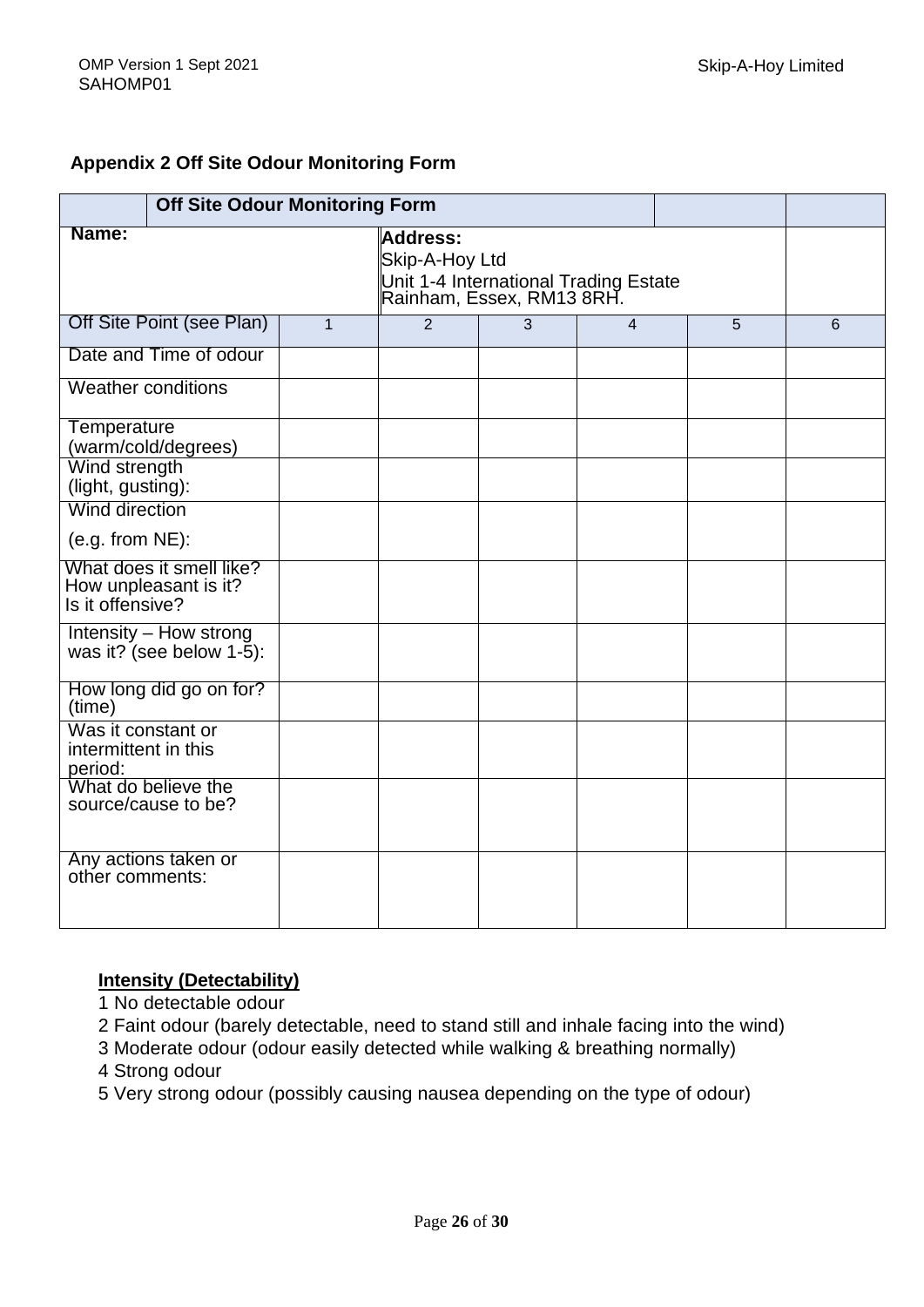## **Appendix 3 Complaints Form**

# **Complaints Form**

| <b>Date Recorded:</b>                                                        | <b>Reference</b><br>Number: |  |  |  |
|------------------------------------------------------------------------------|-----------------------------|--|--|--|
| Name and address of caller (if given)                                        |                             |  |  |  |
| Telephone number of caller (if given)                                        |                             |  |  |  |
| Time and Date of call                                                        |                             |  |  |  |
| Nature of complaint<br>(noise, odour, dust, other)<br>(date, time, duration) |                             |  |  |  |
| Weather at the time of complaint<br>(rain, snow, fog, etc.)                  |                             |  |  |  |
| Wind (strength, direction)                                                   |                             |  |  |  |
| Any other complaints relating to this<br>report                              |                             |  |  |  |
| Any other relevant information                                               |                             |  |  |  |
| Potential reasons for complaint                                              |                             |  |  |  |
| The operations being carried out on<br>site at the time of the complaint     |                             |  |  |  |
| <b>Follow Up</b>                                                             |                             |  |  |  |
| Actions taken                                                                |                             |  |  |  |
| Date of call back to complainant                                             |                             |  |  |  |
| Summary of call back conversation                                            |                             |  |  |  |
| <b>Recommendations</b>                                                       |                             |  |  |  |
| Change in procedures                                                         |                             |  |  |  |
| Changes to Environmental<br>Management System (EMS)                          |                             |  |  |  |
| Date changes implemented                                                     |                             |  |  |  |
| Form completed by                                                            |                             |  |  |  |
| Signed                                                                       |                             |  |  |  |
| Date completed                                                               |                             |  |  |  |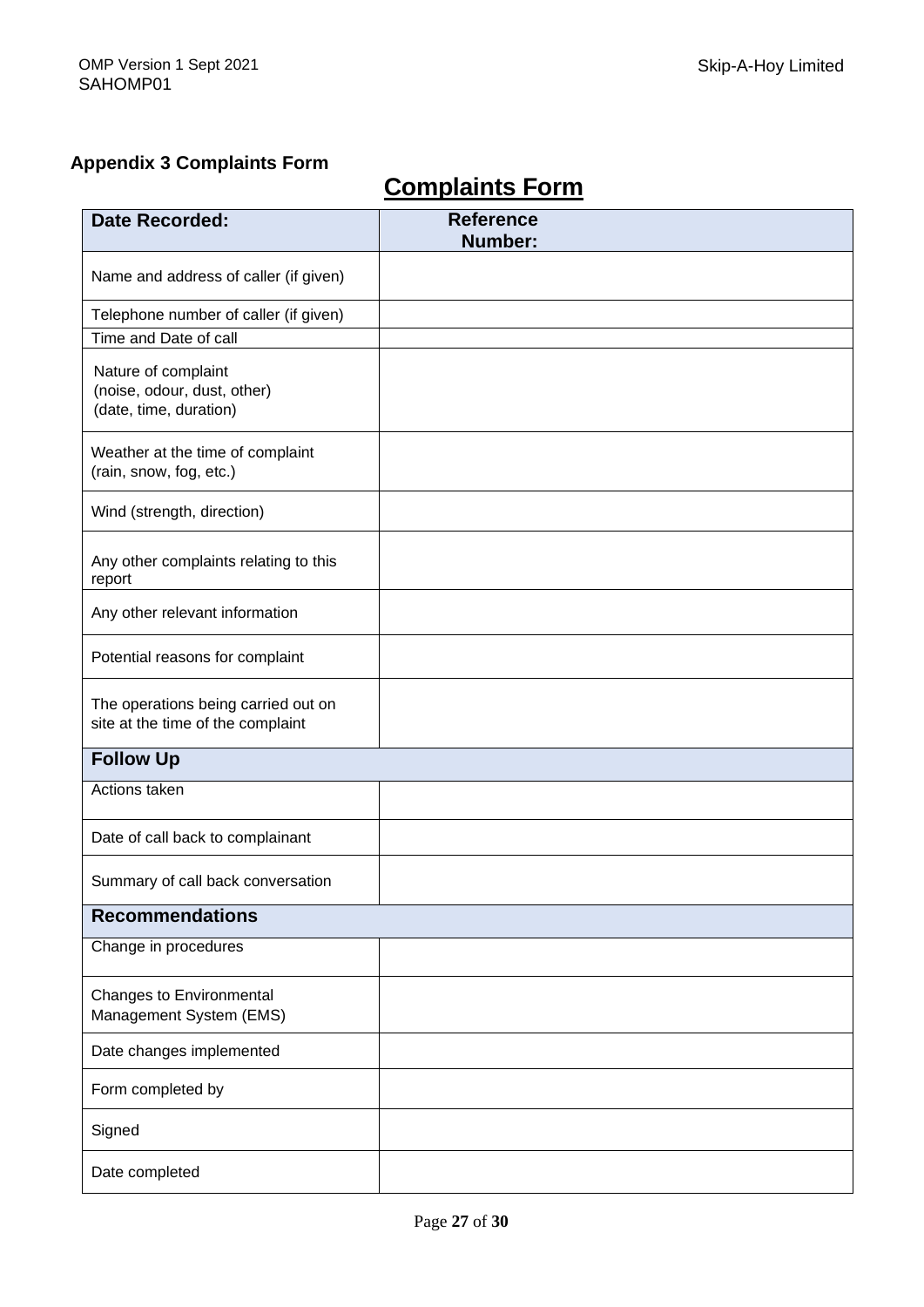#### **Appendix 4 Complaints Procedure**

# **COMPLAINT RECORDING PROCEDURE**

Any complaints received will be recorded on a Complaints Form. This form will normally be completed, signed and dated by the Site Manager; if they are not available the Office Manager will complete the form.

- 1) The name, address and telephone number of the caller will be requested.
- 2) Each complaint will be given a reference number.
- 3) The caller will be asked to give details of:
	- a) the nature of the complaint;
	- b) the time;
	- c) how long it lasted;
	- d) how often it occurs;
	- e) Is this the first time the problem has been noticed; and
	- f) what prompted them to complain.
- 4) The person completing the form will then, if possible, make a note of:
	- a) the weather conditions at the time of the problem (rain, snow, fog etc.);
	- b) strength and direction of the wind; and
	- c) the activity or activities taken place on the site at the time the noise was detected, particularly anything unusual.
- 5) The reason for the complaint will be investigated and a note of the findings added to the report.
- 6) The caller will then be contacted with an explanation of the source of the complaint if identified and the action taken to prevent a recurrence of the problem in future.
- 7) If the caller is unhappy about the outcome or unwilling to identify themselves the caller will be invited to contact the Environment Agency and or the Local Authority.

Note: Following any complaint the relevant management plan(s) will be reviewed to ensure appropriate actions are in place to counter any problems.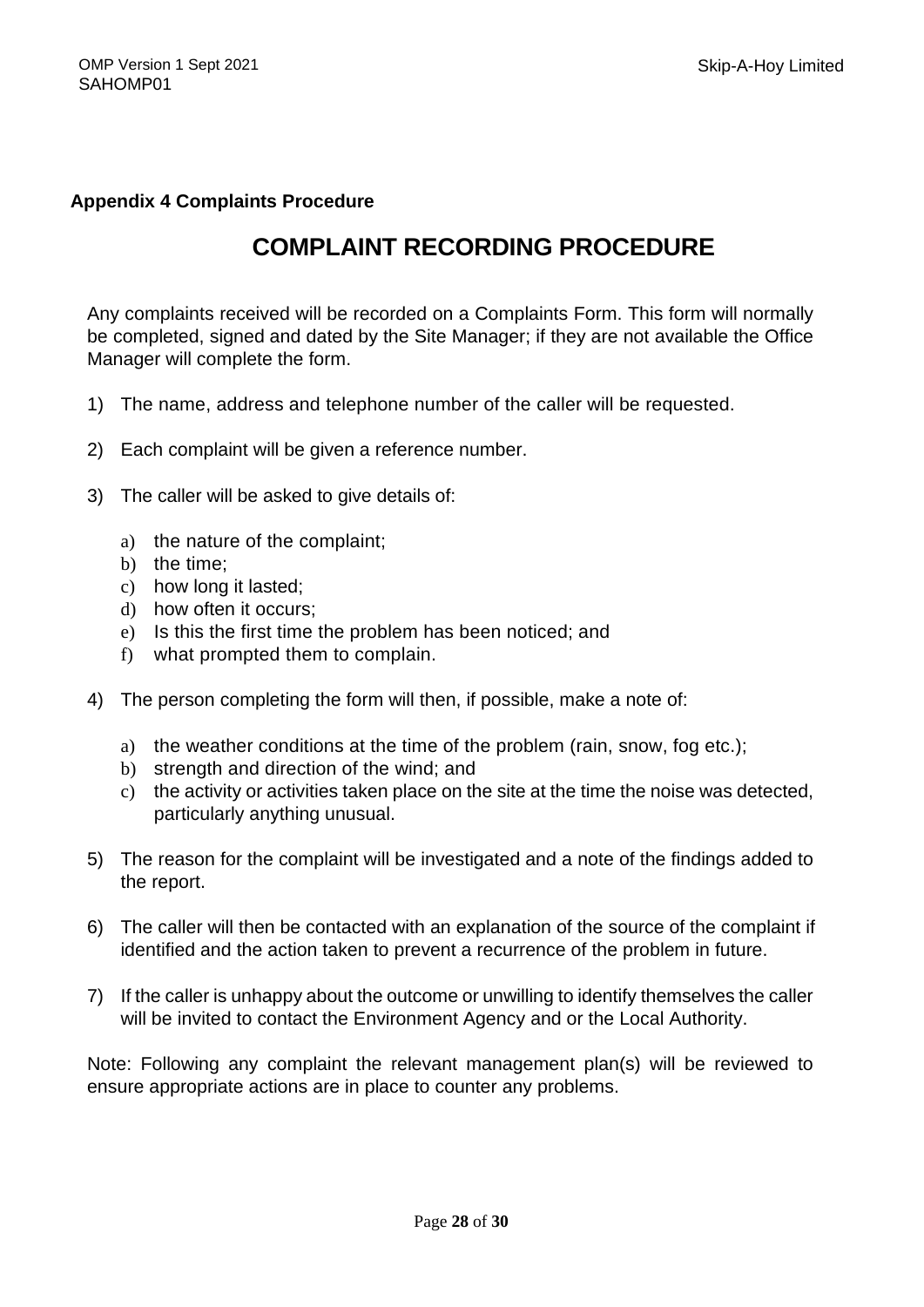# **Appendix 5 On Site Monitoring Points**